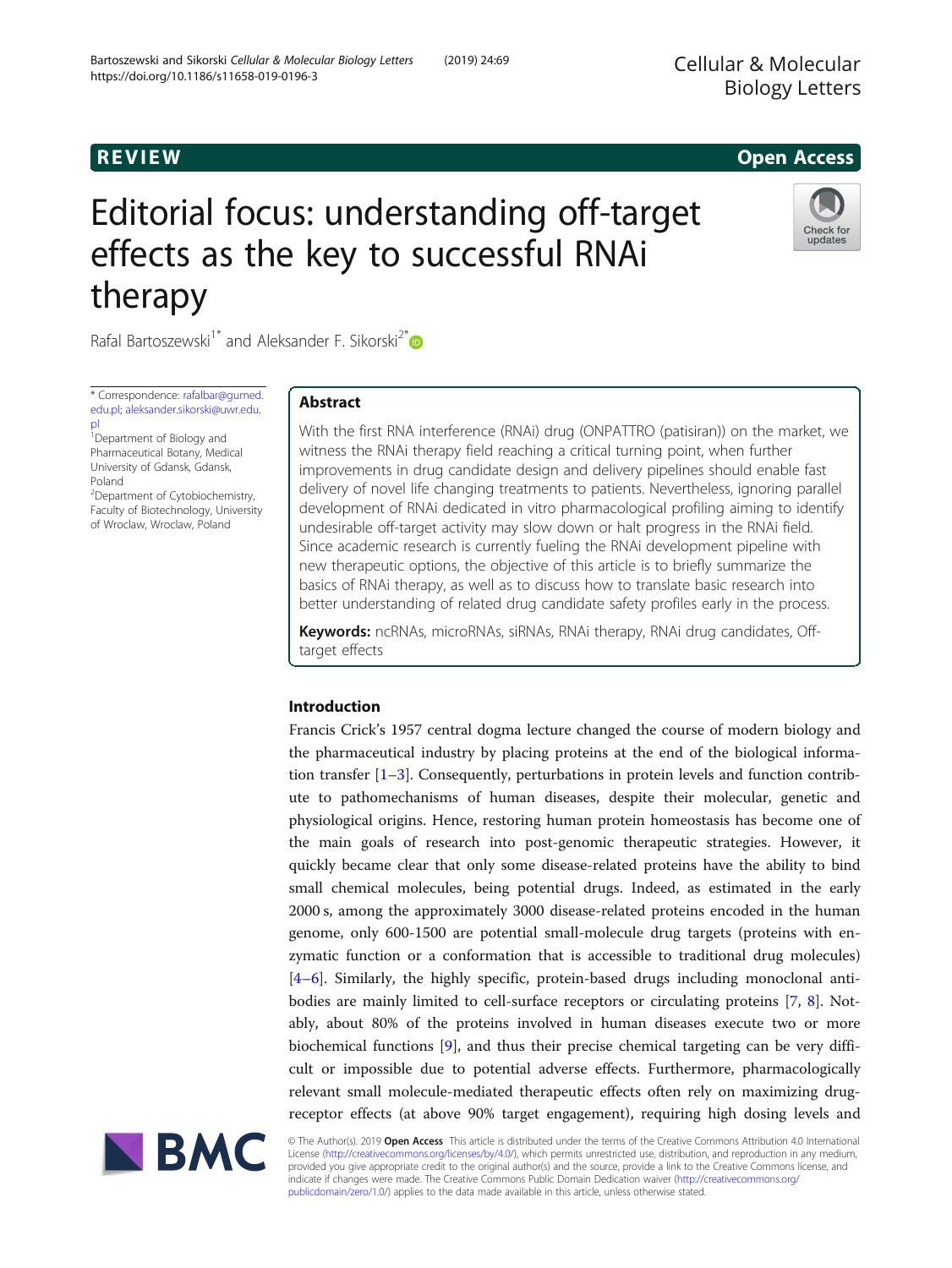thus reduced safety [\[10](#page-12-0)]. Thus, the discovery and development of alternate therapeutic strategies addressing and exploiting chemically "undrugabble" proteins have remained a challenge for the industry.

The 2006 Nobel prize crowned the discovery of RNA interference (RNAi) [\[11](#page-12-0)] as a pathway in which small non-coding RNA molecules, by controlling mRNA stability and translation, modulate protein cellular levels. Furthermore, subsequent reports that short (21 and 22 nucleotide) double stranded RNAs (dsRNAs) may enter the RNAi silencing pathway in mammalian cells  $[12-14]$  $[12-14]$  $[12-14]$  $[12-14]$  $[12-14]$  opened new prospects for the pharmaceutical industry. Initially, the opportunity for rational drug design to treat diseases that were once thought to be untreatable was well received by drug developers. However, subsequent unsuccessful clinical trials revealed numerous limitations of RNAi application, including: dose-limiting and immune-related toxicities, insufficient therapeutic efficacy, poor metabolic stability, as well as off-targets effects [[15](#page-12-0)–[20\]](#page-12-0). Hence, despite confirming efficient RNAi therapy in humans, the mainstream pharmacological industry withdrew from the RNAi field in the 2010s [\[20](#page-12-0)–[22\]](#page-12-0).

However, despite this excessive skepticism toward RNAi therapy, in August 2018 a small interfering RNA (siRNA) against transthyretin (TTR) mRNA, ONPATTRO (patisiran) was proven to be an effective therapy for hereditary transthyretin amyloidosis (hATTR) and approved as the first RNAi drug by both the US Food and Drug Administration (FDA) and the European Medicine Agency (EMA) [\[23](#page-12-0)–[25\]](#page-13-0). Furthermore, multiple RNAi drug candidates are currently progressing through clinical trials, with many of them excelling and reaching phase III [[25](#page-13-0)]. Hence, we witness the RNAi therapy field reaching a critical turning point, when further improvements in drug candidate design and delivery pipelines should enable fast delivery of novel life changing treatments to patients. Furthermore, microRNA (miRNA) based drug candidates promise not only elimination of erratic proteins (such as siRNA), but also provide tools to restore missing proteins to physiological levels [[26](#page-13-0)–[44](#page-13-0)]. Importantly, since mammalian miRNAs are not perfectly complementary to their target mRNA sequences and have multiple targets, this directly translates into a higher attrition rate in related drug discovery. Hence, ignoring parallel development of RNAi dedicated in vitro pharmacological profiling [[45\]](#page-13-0) aiming to identify undesirable off-target activity may slow down or even halt progress in the RNAi field.

Since academic research is currently fueling the RNAi development pipeline with new therapeutic options, the objective of this article is to briefly summarize the basics of RNAi therapy, as well as to discuss how to translate basic research into better understanding of related drug candidate safety profiles early in the process.

#### RNA interference

RNA interference is a native gene silencing pathway of most eukaryotic cells that utilizes non-coding RNA (ncRNA) molecules (produced by various mechanisms) to obtain efficient post-transcriptional repression of homologous sequences [[46](#page-13-0)–[48](#page-13-0)]. ncRNA molecules act on specific mRNAs through short guide strands that recognize complementary bases in the target RNAs. With an 8 nucleotide (nt) long region called the "seed sequence," the guide strands must have significant homology to their target strand(s) in order to allow the RNAi mechanism to affect gene expression. The guide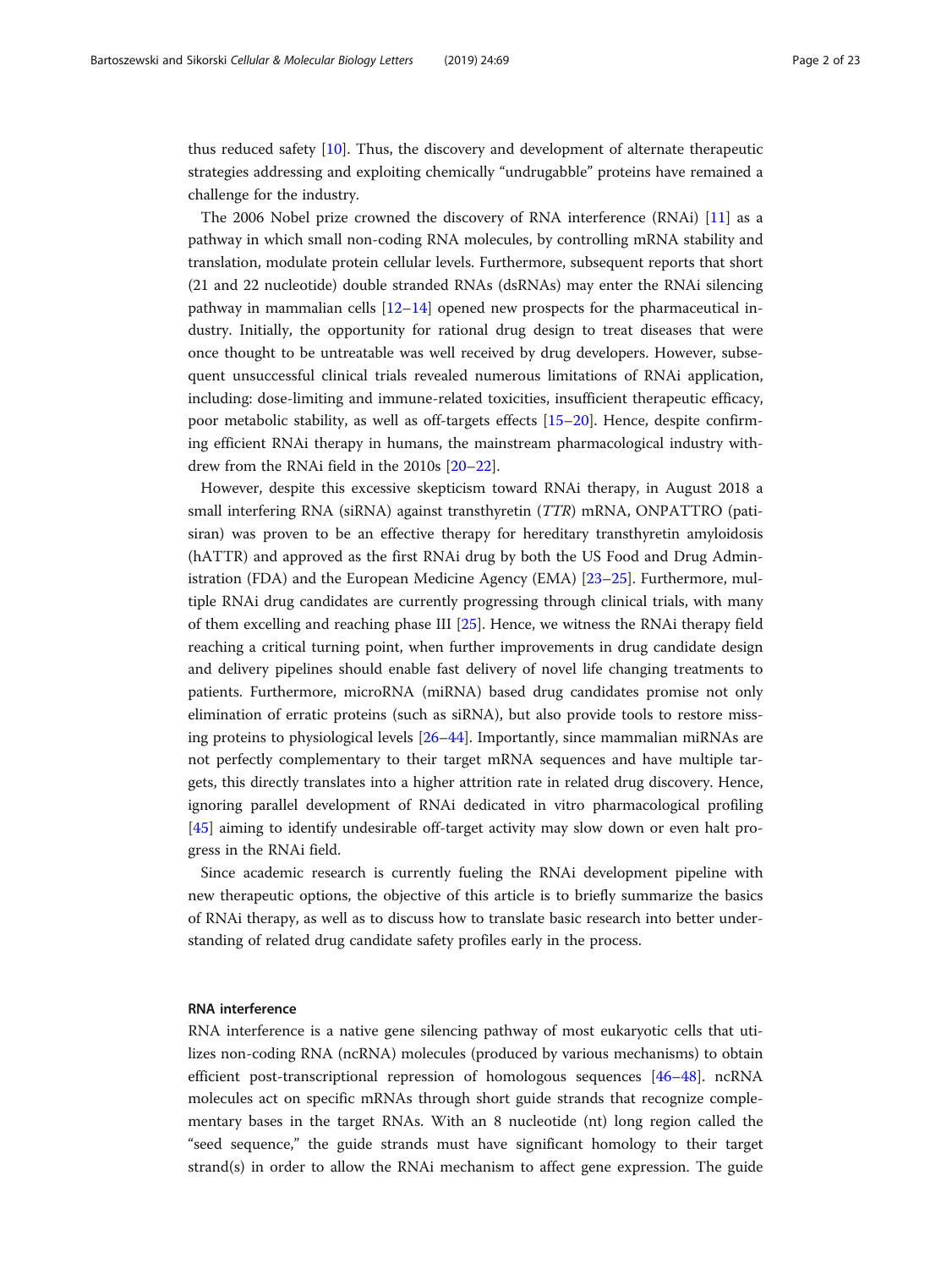strands, depending on their biogenesis and actions on the intended mRNAs, can be broken up into the three categories of RNAi.

- (i) miRNAs are short (approx. 22 nt) endogenous non-coding single substrates for the RNAi machinery [\[49\]](#page-13-0). microRNAs are encoded in both introns and intergenic clusters and these genes are first transcribed by RNA polymerase II into long primary miRNA (pri-miRNA) transcripts. Next, the pri-miRNA are processed by the the double-strand-specific ribonuclease Drosha-DGCR8 complex transcripts into precursor miRNA (pre-miRNA) stem loop structures [\[50\]](#page-13-0) that, following their transport to the cytoplasm, are further dissected by the Dicer RNAase III endonuclease to deliver mature 21-23 nucleotide microRNAs [[50](#page-13-0)–[56\]](#page-13-0). Notably, an alternate, Dicer-independent miRNA biogenesis pathway has also been reported [\[57\]](#page-13-0). Mature miRNAs strands are associated with Argonaute 2 (Ago2) containing RNA-induced silencing complexes (RISC) that can diminish a specific target mRNA by Ago2 catalyzed degradation of the mRNA and down regulate specific target gene expression via either reducing the transcript levels or by translational repression [\[52](#page-13-0)–[56](#page-13-0), [58](#page-13-0)–[63](#page-13-0)]. Notably, in humans, only Ago2 carries catalytic cleavage activity [[64,](#page-13-0) [65](#page-13-0)]. microRNAs perceive their target mRNAs through base-pairing interactions between nucleotide numbers 2 and 8 of the miRNA (the seed sequence) and the complementary nucleotides in the 3′-untranslated region (3′-UTR) of the mRNAs [\[66](#page-13-0)–[69\]](#page-14-0). Importantly, nuclear mammalian miRNAs mediated nuclear chromatin silencing at specific loci by base pairing to nascent transcripts has also been reported [\[70](#page-14-0)–[72\]](#page-14-0).
- (ii) Small interfering RNAs (siRNA) being 21-22 bp long dsRNA with 3′ twonucleotide overhangs originate from cytosolic Dicer mediated processing of 30 to 100 bp dsRNA that are either transcribed from cellular genes or introduced into the cells by infecting pathogens, or artificially via transfection or transduction by a viral-derived vector [[12](#page-12-0), [47](#page-13-0), [73,](#page-14-0) [74](#page-14-0)]. siRNA interacts with and activates RISC (Ago2 cleaves and releases the "passenger" siRNA strand (sense strand), while the "guide" strand (antisense strand) remains associated with the complex) [\[73,](#page-14-0) [74\]](#page-14-0). The single "guide" strand of siRNA directs the specificity of the mRNA target recognition and cleavage by Ago2 by intermolecular base pairing [\[74\]](#page-14-0). mRNA targets that bind the "guide" strand with perfect or near-perfect complementarity are then degraded by Ago2, and thus specific gene expression silencing is obtained [\[27](#page-13-0), [75\]](#page-14-0). In some cases, however, imperfect complementarity between the "guide" strand and target mRNA may mimic miRNAs' mediated translational repression [\[76](#page-14-0)]. Importantly, RISC can also mediate transcriptional gene silencing using the siRNA specificity to direct silent chromatin modifications over homologous DNA loci [[77\]](#page-14-0). Natural siR-NAs likely originated as a defense mechanism against viruses and foreign DNA elements, allowing their elimination [\[47](#page-13-0), [78\]](#page-14-0).
- (iii)piwi-interacting RNAs (piRNAs) are small, 23-30-nucleotide, endogenous RNAs that are issued from long single stranded precursors-a Dicer-independent mechanism [[79](#page-14-0)]-and serve as repressors of transposable elements (TE) [\[79\]](#page-14-0). Hence, piRNA safeguard mammalian germ cells from deleterious effects of transposons and preserve chromatin structure [[79\]](#page-14-0). piRNAs guided silencing is analogous to the other RNAi mechanism in that piRNAs guide PIWI proteins to target mRNAs through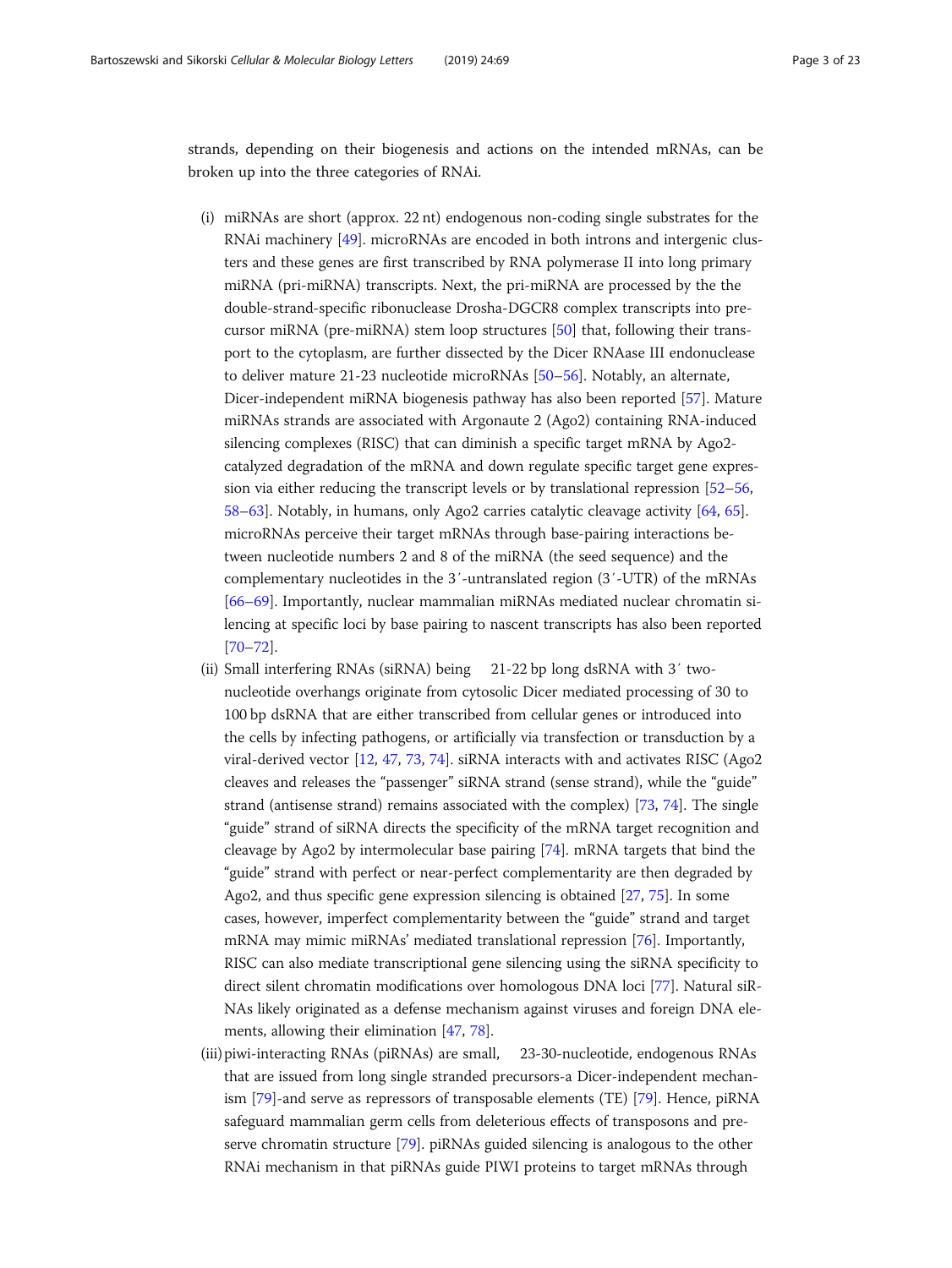RNA base pairing and the mRNAs are then dissected by the endonuclease activity of the PIWI proteins [[80](#page-14-0)–[83](#page-14-0)]. Although initial studies assigned piRNAs activity with mammalian germ cells, emerging evidence suggests that they may be functional in somatic cells as well [[79,](#page-14-0) [81](#page-14-0), [82,](#page-14-0) [84](#page-14-0)–[91](#page-14-0)]. However, despite the increasing interest in piRNA mediated mechanisms, knowledge about their functional roles remains fairly limited. Furthermore, related experimental approaches are limited by the plethora of unique piRNAs sequences [\[92](#page-14-0)–[97](#page-14-0)]. and the lack of easily available verified piRNAs analogs and inhibitors. Hence, although piRNAs may eventually be included in RNAi therapy, this is not going to be quick or easy process.

siRNAs are highly specific with only one mRNA target and generally allow effective gene silencing. This makes siRNAs the leading branch of the developing specific RNAi therapies. However, these therapies are limited to the elimination of target proteins. In contrast, miRNAs have multiple targets, and consequently specific miRNAs can modulate transcriptional networks involving diverse autonomous targets such as transcription factors [[98](#page-14-0)–[100\]](#page-14-0), and thus avoiding off-target effects can be extremely difficult. Furthermore, despite the fact that some miRNAs have large switch-like effects reported under conditions of stress or disease [\[101](#page-14-0)–[113](#page-15-0)], these RNAs instead modulate protein levels than serve as strong post-transcriptional repressors [[114](#page-15-0)]. Hence, the miRNA-based drug discovery process seems very challenging, as is reflected by the limited number of drug candidates undergoing clinical trials [[20](#page-12-0), [25](#page-13-0)–[27](#page-13-0)]. Nevertheless, miRNA and their analogs (antagomiRs) and agonists for RNA (target protectors/block-miRs) provide a therapeutic opportunity for not only eliminating proteins but also restoring their physiological levels and thus should be considered as the future of RNAi therapies [[115\]](#page-15-0).

#### Design of RNAi drug candidates

Although the therapeutic potential of RNAi drugs is evident, their formulation must overcome different sets of hurdles impeding their development into clinical use, including: off-target activity, immunogenic reactions to foreign dsRNA, immunogenic as well as non-immunogenic effects of delivery chemicals, specific tissue delivery, as well as obtaining desired drug candidate pharmacokinetics and bioavailability (stability, competition with endogenous RNA, cellular uptake, endosomal escape) [\[19](#page-12-0), [25](#page-13-0)–[27](#page-13-0), [35](#page-13-0), [41](#page-13-0)]. To date, numerous design and delivery strategies have been developed to address these obstacles and to enhance RNAi drug candidate efficacy and specificity.

#### Entering the RNAi pathway

RNAi drug candidates triggered by synthetic RNAs channel into the RISC pathway at the cytoplasmic stage. Minimal 15-30 bp, fully complementary dsRNAs or short hairpin RNAs (shRNAs) are most commonly used. dsRNAs longer than 30 bp have increased propensity for off-targeting and inducing nonspecific cytotoxicity via activating interferon pathway [\[116\]](#page-15-0). dsRNAs shorter than 15 bp are not recognized by RNAi machinery. Importantly, dsRNAs shorter than 21 bp do not require Dicer processing prior to association with RISC [\[117,](#page-15-0) [118](#page-15-0)]. However, it has been reported that Dicer processing of RNAi drug candidates results in their increased potency and better specificity (it has been reported that dsRNAs with 27 nucleotides are up to 100 times more efficient than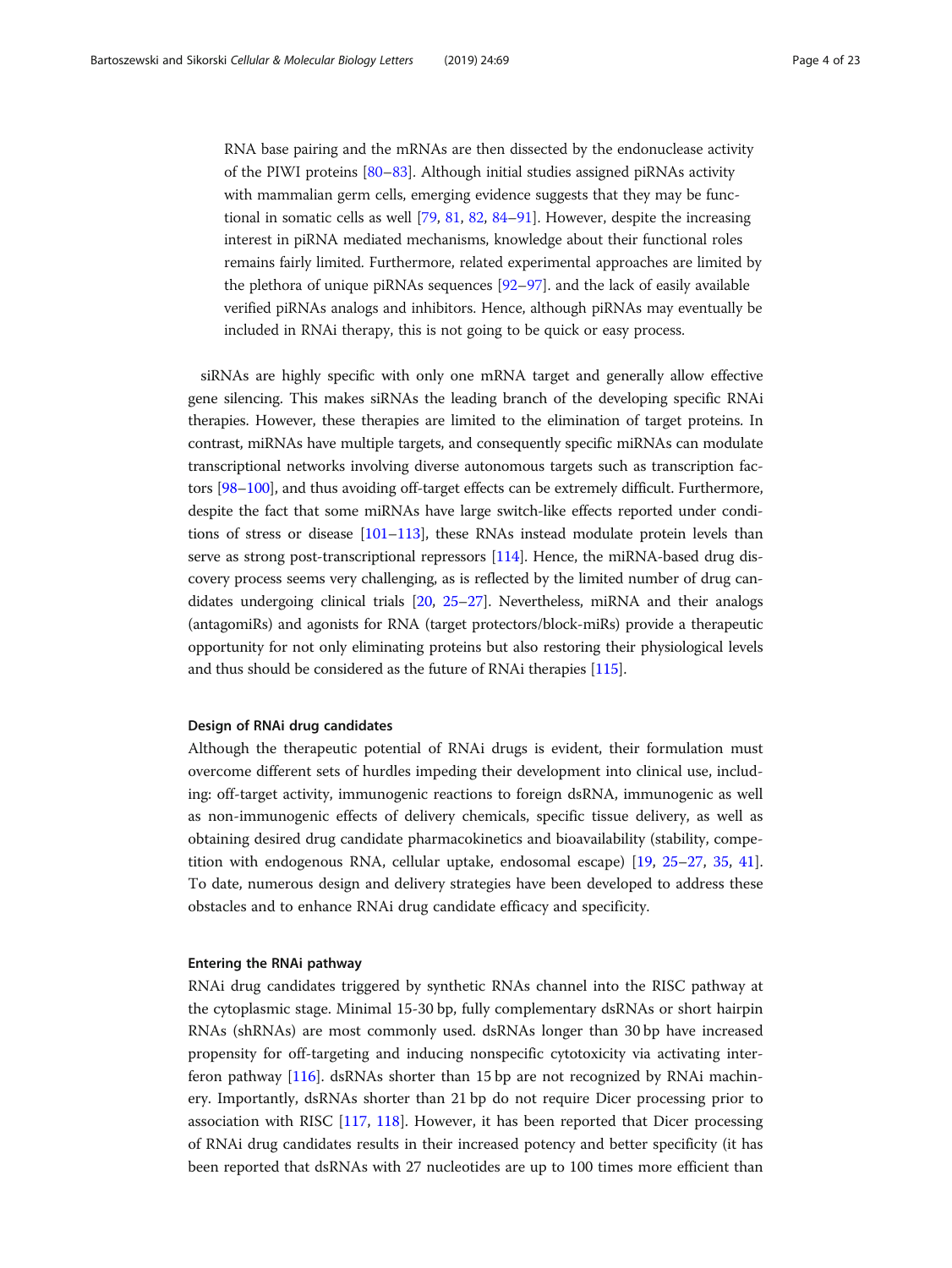typical siRNAs with 21 nucleotides) [\[119](#page-15-0)–[122\]](#page-15-0). In contrast, dsRNAs that bypass Dicer processing provide the opportunity for more extensive chemical modification of such RNAs and thus obtaining better metabolic stability [[123\]](#page-15-0). Numerous chemical and design strategies have been tested in combine Dicer processing-related potency with increased stability of RNAi drug candidates that include small segmented siRNAs (division into 2 fragments precedes their association with RISC) or incorporating motives that eliminate the Dicer cleavage requirement, but sustain Dicer-RISC interaction [[25,](#page-13-0) [124\]](#page-15-0). Single-stranded RNAs (ssRNAs) may also be used as RNAi triggers, but their potencies are usually much lower than those reported for dsRNAs [[125,](#page-15-0) [126](#page-15-0)]. Nevertheless, recent reports show that ssRNAs offer enhanced delivery properties (even entering cells via gymnosis), due to their amphiphilic nature and enhanced structural flexibility (ssRNA vs dsRNA) [[125](#page-15-0)–[127](#page-15-0)]. A similar rule applies to synthetic miRNAs (mimics), and despite ssRNAs containing the sequences that are identical to the guide strands of the mature miRNAs that can function as miRNA mimics, their potency is 100 to 1000 times lower than that of dsRNAs containing miRNAs' guide and passenger strands [[27](#page-13-0), [115,](#page-15-0) [128\]](#page-15-0). Other strategies include designing longer synthetic miRNA precursors such as pre-miRNA (that will undergo Dicer processing in the cytoplasm) and pri-miRNA (that will require delivery to the nucleus for processing) [\[129](#page-15-0)–[131\]](#page-15-0).

Another family of RNAi drug candidates, antagomiRs (antimiRs), are synthetic chemically modified ssRNA, about 21-23 nucleotides long, which fully complement miRNAs and effectively sequester mature miRNA in competition with cellular target mRNAs leading to functional inhibition of miRNA [\[132](#page-15-0)–[137](#page-15-0)]. However, assessing antagomiRs efficiency in preventing miRNAs activity may be very challenging since their mechanism of miRNA inhibition depends on the type of chemical modifications used. Two types of modified antimiRs can be discussed here: high affinity oligo nucleotides which sequester the targeted miRNA in a heteroduplex, and lower affinity oligonucleotides which promote miRNA degradation as also do cholesterol-conjugated antimiRs [[138](#page-15-0)–[141\]](#page-15-0).

Finally, an alternate and more explicit concept relies on the prevention of miRNA interaction with an individual seed sequence of a specific mRNA using target protectors [[142\]](#page-15-0). Target protectors (morpholinos) are chemically modified ssRNAs (~ 25 base) complementary to an mRNA target sequence (at least 14-15 contiguous bases) that prevent the interaction of the miRNA with its specific target, and assembly of the RISC complex [\[142](#page-15-0)–[145\]](#page-15-0). The chemical modification of target protectors prevents them from triggering the RNAi pathway, whereas their uncharged backbone facilitates their delivery by non-toxic endocytosis assisted delivery reagents [\[146\]](#page-15-0).

#### Sequence optimization

The potency of the RNAi drug candidate varies greatly depending on its sequence and this ensures specific selection of an antisense strand and minimal off-target effects [[147\]](#page-16-0). Hence, the first concern is the quality of the software package for designing RNAi drug candidates and to predict their efficacy [[31,](#page-13-0) [148](#page-16-0)–[151\]](#page-16-0). Particularly important in this design procedure is avoiding sequence related off-target effects that may result from partial homology to other transcripts and thus induce miRNA-like activity [[152](#page-16-0)–[154](#page-16-0)]. It has been reported that siRNA duplexes can have differing activities contingent upon the number, position, and base-pair composition of mismatches with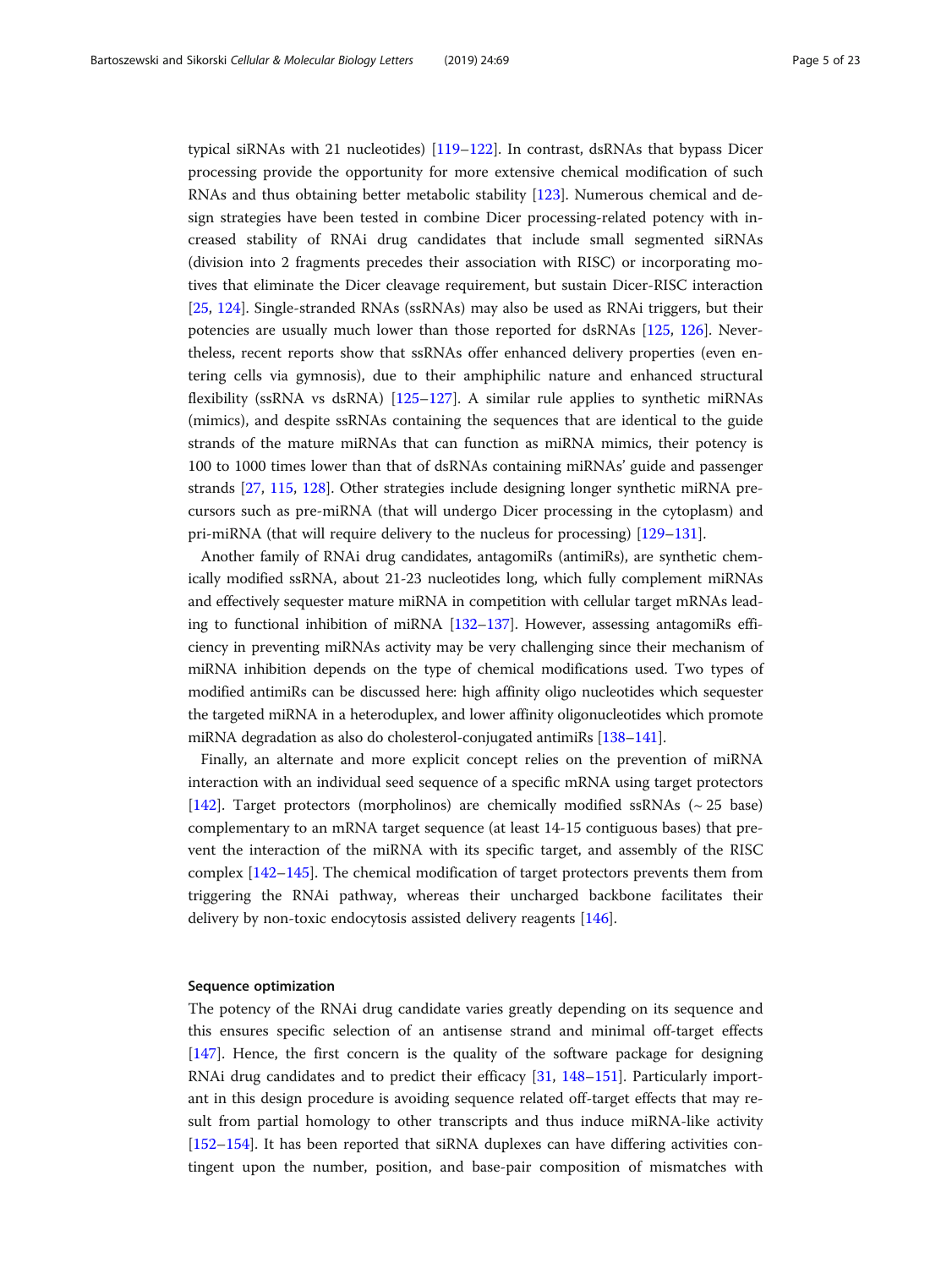respect to the target RNA [\[155\]](#page-16-0), but so far this problem remains mostly unsolved. Notably, siRNAs seed regions consist of 7 nucleotides, which often results in a large number of partially complementary off-target transcripts. However, modern algorithms often include and develop filtering of siRNA with seed regions that mirror naturally occurring miRNAs and select these with the fewest seed region matches in the 3′ UTRs of off-target transcripts [[148,](#page-16-0) [156](#page-16-0)].

Since the majority of RNAi drug candidates are dsRNA, both strands can enter RISC. However, on-target silencing requires the guide strand (antisense strand) to remain associated to the active RISC to guide it to the target mRNA, while the passenger strand is degraded and discarded [\[157\]](#page-16-0). An improper RISC loading orientation causes the expected guide strand to be neglected and off-target effects are created as the remaining strand is complementary to the unintended transcripts resulting in off-target effects. The same problems apply to synthetic miRNAs, where wrong strand selection at RISCs results in the other miRNA (star form) to be a guide RNAi toward its targets [[158](#page-16-0), [159](#page-16-0)]. However, the strand with weaker base pairing at the 5′ terminus of an miRNA or siRNA duplex will be preferred as a guide strand [[158](#page-16-0), [160](#page-16-0)]. Furthermore, since a strand with a relatively unstable 5′ end is selected as the guide strand while the strand with a more stable 5′ end is discarded as the passenger strand, the so-called "asymmetry rule" can be applied, by designing a 5′ of the antisense (guide) strand more AU rich than the corresponding end of the sense strand (5′) [[157\]](#page-16-0). Furthermore, AGO proteins display a preference for selecting, as the guide strand, the strand with a U (or less preferably, an A) at position one at the 5′ end. Hence, the ideal passenger strand should consist of C or G at the 5′ end to reduce the risk of selection, whereas the guide strand should contain a U or A at the 5′ end [\[157](#page-16-0)]. Furthermore, since there are reports that siRNAs with a rich G/C content are less potent, due to their increased overall duplex thermodynamic stability [[147](#page-16-0), [161](#page-16-0)], it is generally accepted as optimal that the G/C content of siRNA is between 30 and 64% [\[162\]](#page-16-0). Moreover, sequences with G/ C stretches of nine or more nucleotides may reduce the gene silencing efficiency of siRNA and thus should be avoided [\[163\]](#page-16-0).

Mammalian cells recognize dsRNAs by dsRNA-binding proteins and Toll-like receptors, which results in overall stoppage of protein synthesis and activation of the interferon response [[164\]](#page-16-0). Despite the fact that initial studies assigned activation of the immune response to dsRNAs longer than 30 bp [\[116](#page-15-0)], some shorter siRNAs and miR-NAs analogs have also been shown to activate innate immunity in a sequencedependent manner [\[165](#page-16-0), [166](#page-16-0)]. Notably, the length of the dsRNA threshold may vary among cell types, and even 23 bp siRNAs have been shown to induce interferon responses in some cell lines [[167\]](#page-16-0). To date, several immune-related sequence motifs have been reported to activate Toll-like receptor (TRL) signaling. Unfortunately, these motifs are usually U-rich (e.g. 5′GUCCUUCAA3′, 5′UGUGU3′, 5′UGU3′, or 5′UGGC3′), and thus are hard to eliminate from an RNAi drug candidate sequence [\[168](#page-16-0)–[171\]](#page-16-0). Alternate solutions to this problem focus on use of chemical modifications and nonendosomal delivery routes (e.g., electroporation), to prevent TRL activation [[172,](#page-16-0) [173](#page-16-0)].

Taken together, the development of bioinformatics tools accompanied by better understanding of a drug candidate sequence's relationship to its potency and specificity has facilitated efficient design of RNAi drug candidates. Nevertheless, such bioinformatic tools depend on the quality of the data deposited in sequence databases (often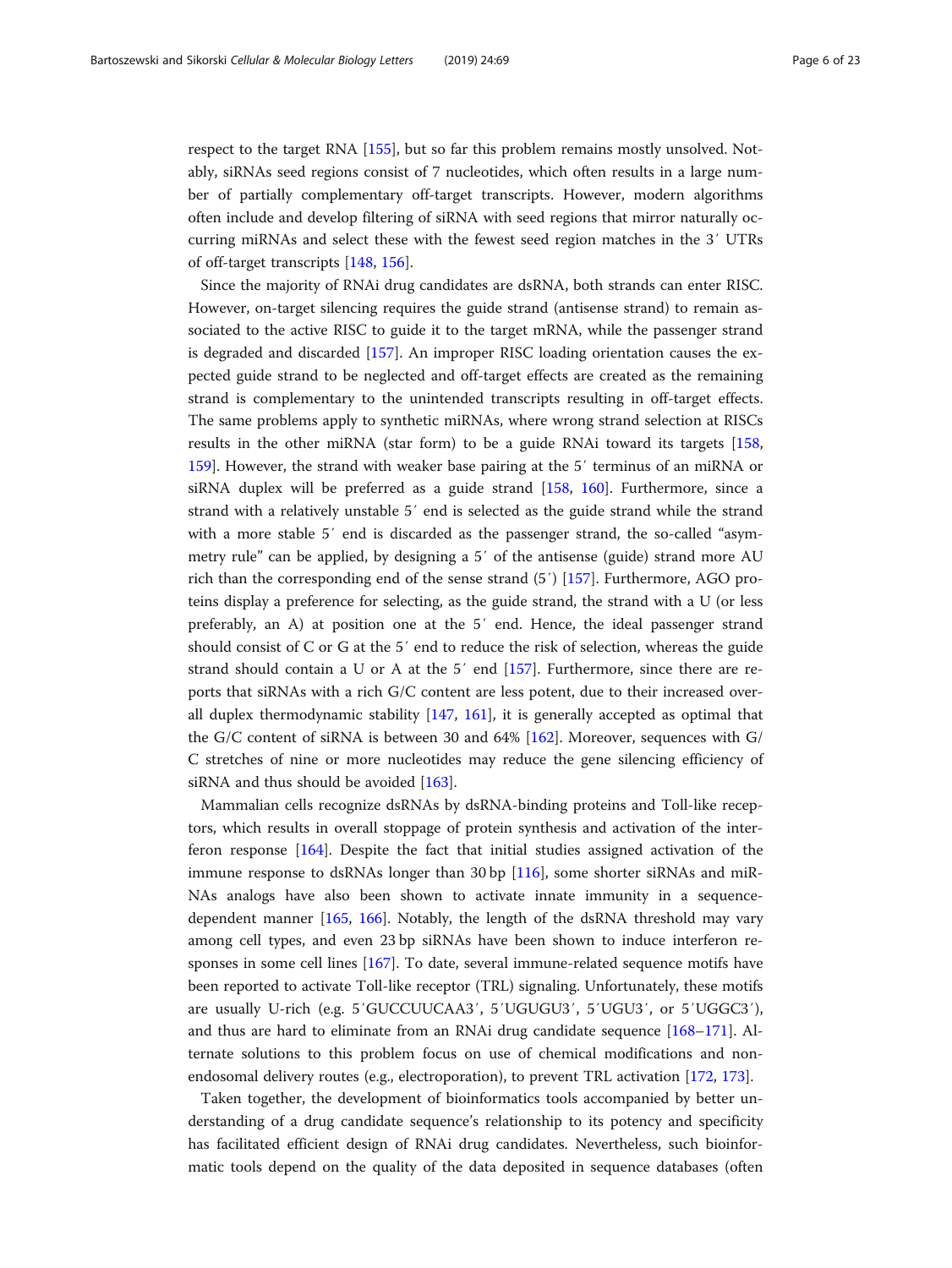updated, and problematic in regard to non-coding regions and longer sequence repeats [[174\]](#page-16-0)). It should be noted that numerous miRNAs have been recently recognized as sequencing artifacts [\[175](#page-16-0)–[177\]](#page-16-0). Furthermore, rules allowing motifs inducing stress response pathways to be avoided are still poorly understood. Therefore, extensive experimental validation of RNAi drug candidate sequence specificity and related offtargets as well as for any possible immunostimulatory adverse effects seems absolutely mandatory. Especially, some off-target siRNA effects can be reduced at concentrations that match the individual potency of these RNAs [[178\]](#page-16-0). However, the recent rapid development and decreasing costs of next generation sequencing, and thus the ability to access entire transcriptome changes upon RNAi drug candidate administration, should facilitate the process of identification and selection of the best candidates with minimal adverse effects.

#### Chemical modifications

The vulnerability of RNAs to degradation by endogenous and exogenous nucleases [[179,](#page-16-0) [180\]](#page-16-0), resulting in poor pharmacokinetics, is another obstacle to RNAi therapy. Furthermore, although the right sequence optimization of RNAi drug candidates can greatly improve their specificity and potency and minimize the risk of adverse effects, it cannot completely eliminate the risk of immune response activation [[25](#page-13-0), [27](#page-13-0)]. Addressing these issues had resulted in development of numerous chemical modifications that, besides increasing RNAs stability and attenuating immune responses, can also enhance guide strand selection and delivery, as well as reduce RNAi off-target activity [\[25,](#page-13-0) [27](#page-13-0), [181](#page-16-0)]. Finally, chemical modifications can be used to facilitate RNAi drug delivery [\[25](#page-13-0), [27,](#page-13-0) [182](#page-16-0)]. Importantly, modifications to siRNAs and miRNAs analogs cannot impair their ability to effectively enter and function in the RNAi pathway, and thus prevent their interaction with Dicer and Ago proteins or compromise their silencing efficiency. Since the 5' phosphate, the 5′ proximal part, and the central positions of the guide strand are crucial for interaction with the RISC, these sites cannot be easily modified [\[183\]](#page-16-0). On the other hand, alterations at the whole passenger strand and the 3′ proximal part and 3′ overhang of the guide strand are generally well tolerated [[180](#page-16-0)]. Furthermore, in the case of pri-miRNA chemical modifications should allow nuclear processing [[115](#page-15-0)]. As mentioned above, chemical modifications of antagomiRs determine microRNA fate by targeting it for degradation or accumulation in heteroduplexes [\[115](#page-15-0), [138](#page-15-0)–[141\]](#page-15-0). Interestingly, possibilities of piRNA chemical modifications are much less well explored, despite the fact that naturally existing piRNAs incorporate the 3′-end 2′-O-methyl modification that protects them from RNases [[184](#page-16-0)].

Nowadays, numerous chemical strategies relying on base, sugar or backbone modifications of antisense strands are applied to improve RNAi drug candidate function and stability. Commonly used modifications employ ribose 2′-OH group substitution with other groups along with 2′-O-methyl (2′-O-Me), 2′-fluoro (2′-F) and 2′-methoxyethyl (2′-O-MOE) to increase RNAs nuclease resistance and reduce the risk of immune responses (by preventing TRL activation) [\[185](#page-16-0)–[188\]](#page-17-0). However, these modifications may occasionally limit silencing efficiency [\[189](#page-17-0)–[191\]](#page-17-0).Similar advantages can be achieved by using locked nucleic acid (LNA) and unlocked nucleic acid (UNA) modifications that can also minimize the risk of off-target effects by ensuring proper guide strand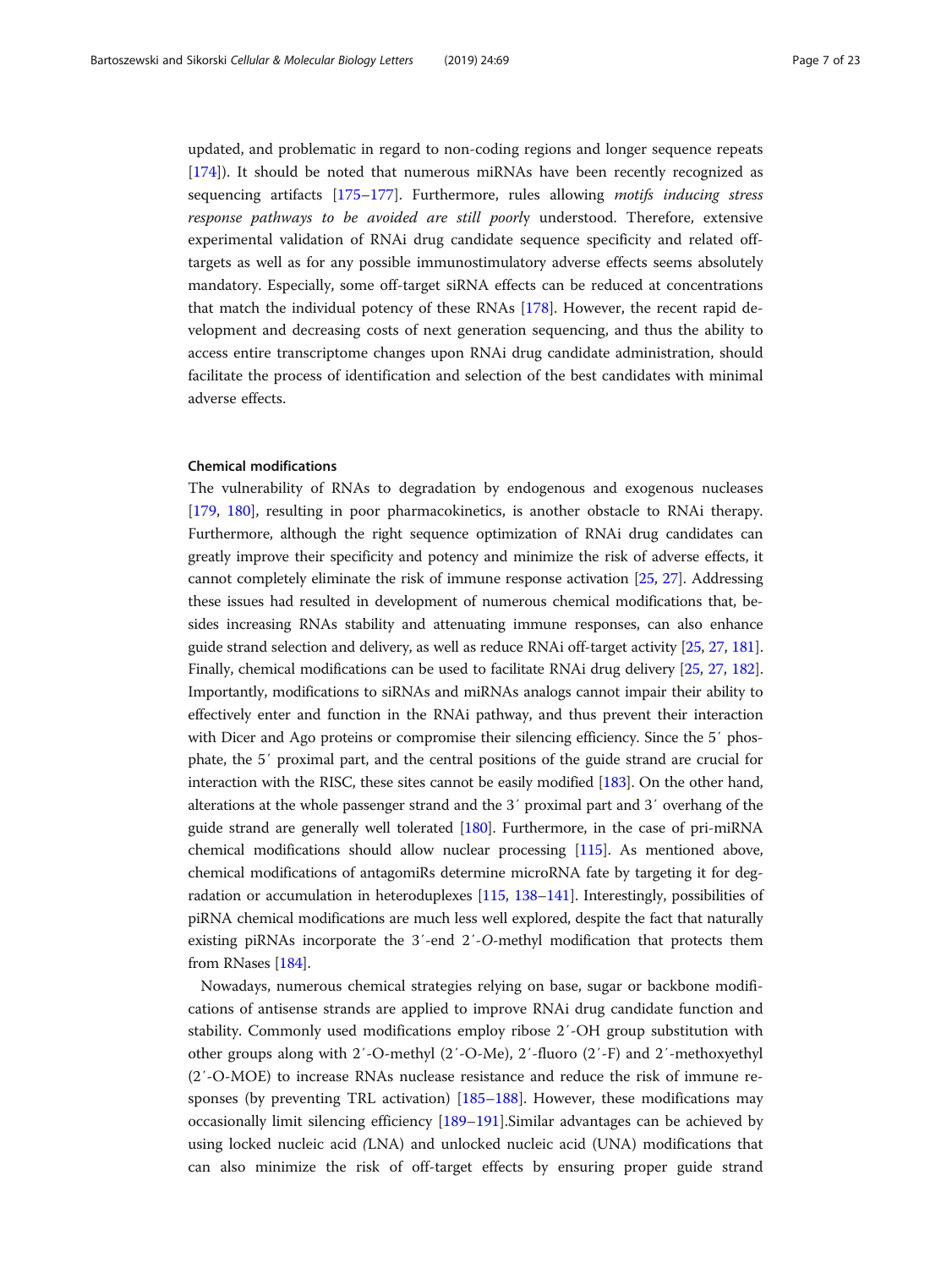selection. LNA creates a stable "locked" ring conformation by introducing into nucleic acid a methylene bridge between the 2′-O and the 4′-C of pentose [\[192\]](#page-17-0). Since LNA modification at the 5′ end of the passenger strand prevents incorporation into the RISC, it reduces the risk of off-target effects [[193](#page-17-0)]. This modification also improves RNA stability and reduces its immunogenicity [\[165,](#page-16-0) [193\]](#page-17-0). However, LNA modifications are also reported to reduce siRNA potency [\[194\]](#page-17-0).

UNA are based on removal of the C2′ and C3′-bond of the RNA ribose, which decreases modified RNA binding affinity to their target RNAs [\[195,](#page-17-0) [196](#page-17-0)]. Thus, UNA modifications in a seed region of the guide strand can be used to decrease sequence mismatch tolerance, and thus prevent miRNA-like off-target effects [\[195](#page-17-0), [196](#page-17-0)]. Although single UNA modifications are generally well-tolerated in both the passenger and guide strands and improve RNA, UNA modifications of guide strands can also reduce silencing efficiency [[195,](#page-17-0) [196\]](#page-17-0).

Another chemical strategy relies on substituting the phosphodiester backbone linkages with other types of linkage. In the most common approach, the nonbridging phosphate oxygen atoms are substituted with a sulfur atom to create phosphorothioate (PS) [[197\]](#page-17-0). PS significantly increases the stability of modified RNAs and enhances their pharmacokinetics via promotion of nonspecific binding to plasma proteins [[198,](#page-17-0) [199](#page-17-0)]. However, in order to maintain RNAi drug candidate compatibility with the RISC pathway, only partial PS modification can be introduced, leaving the center region of the RNA duplex unmodified [[200](#page-17-0), [201](#page-17-0)]. Notably, PS modifications along with cholesterol conjugation improve systemic circulation of dsRNAs and stimulate their uptake by gymnosis [[124,](#page-15-0) [202](#page-17-0)–[204](#page-17-0)]. Furthermore, replacement of siRNA backbone phosphodiesters with the neutral phosphothioesters facilitates such an RNA cellular uptake, while cytosolic thioesterases revert this to native form (short interfering ribonucleic neutrals, siRNNs) [[204](#page-17-0)]. Other chemical strategies are also reported to increase nuclease resistance and accordingly modulate the binding strength with target RNA by using peptide nucleic acids, (PNA) or morpholinos [\[205,](#page-17-0) [206\]](#page-17-0).

Taken together, it is clear that optimal pharmacological results and potency of RNAi drug candidates can be obtained by combining the above-mentioned different chemical strategies [[207](#page-17-0), [208\]](#page-17-0). Although challenging, as in the classical drug development pipeline, sequential selection and optimization of differentially modified derivatives increases the chance of selecting the leader combination of chemical modifications in terms of stability, potency and specificity.

#### Targeted delivery

The cellular membrane constitutes a barrier preventing siRNA and miRNA analogs from entering the cytoplasm, due to their hydrophilic nature, size  $(\sim 14{\text -}15 \text{ kDa})$  and negative charge. Moreover, naked nucleic acid molecules are the subject of rapid degradation in biological fluids and, following systemic administration, do not accumulate in target tissue. Hence, the efficient and targeted delivery of RNAi drug candidates still remains one of the major obstacles to the development of RNAi therapies [\[209\]](#page-17-0). It is also evident that an optimal delivery system cannot increase toxicity or induce immune response. Furthermore, an optimal carrier should also protect RNAi drugs from degradation in the circulation at physiological conditions and prevent their clearance by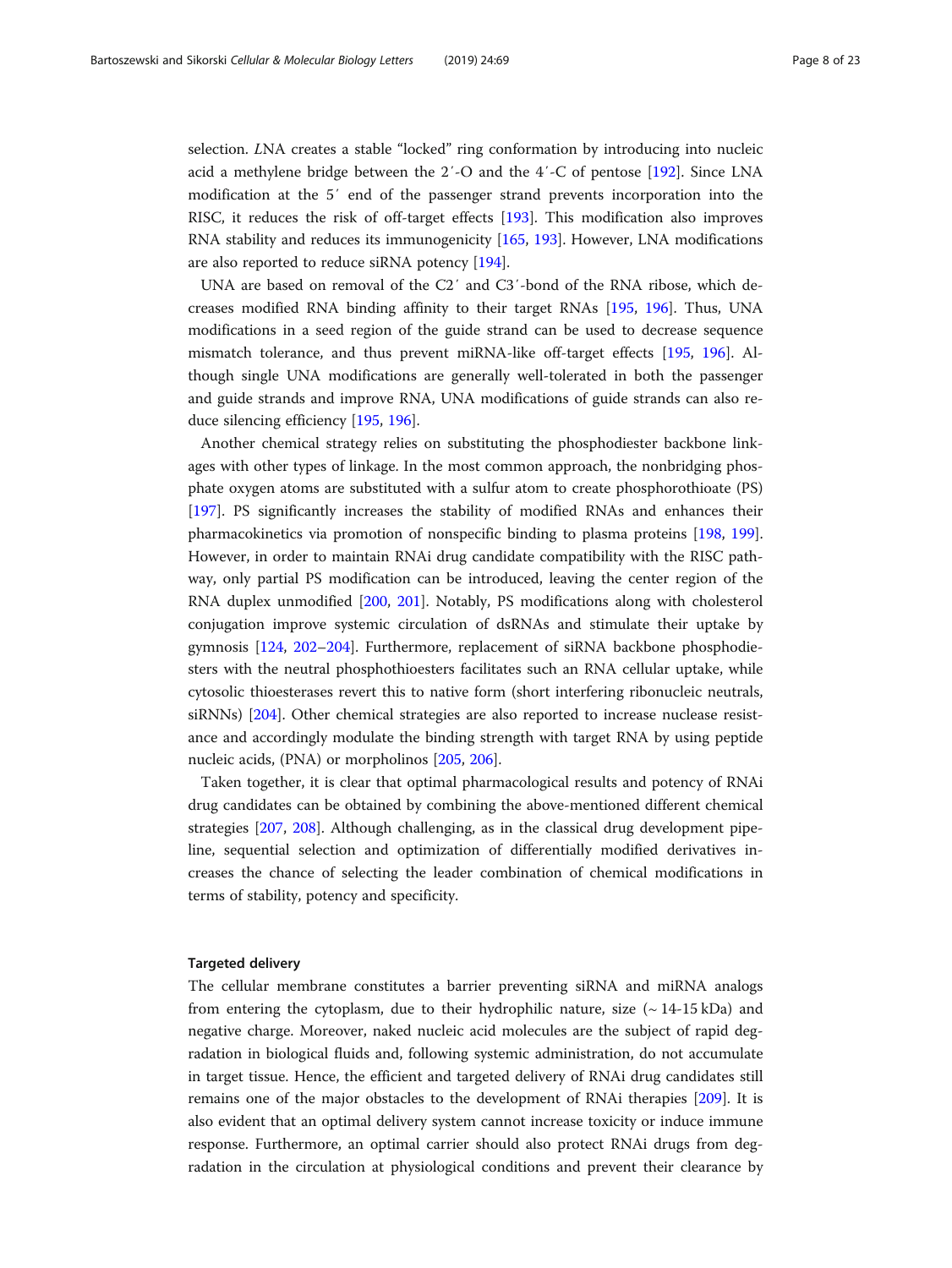the mononuclear phagocytic system, and finally, it should allow their efficient endosomal escape into the cytosol [[19,](#page-12-0) [182,](#page-16-0) [210](#page-17-0)].

Many initial clinical approaches and research reports have been based on DNA strategy and viral delivery in which RNAi drug candidates (including miRNA) are produced by intracellular processing of vectors encoding longer RNA hairpin transcripts [[211](#page-17-0)–[218](#page-17-0)]. Following transcription and processing, resultant short hairpin RNAs (shRNAs) and pre-miRNAs enter the RNAi pathway [[219](#page-17-0), [220](#page-17-0)]. While research use of this delivery strategy is relatively simple and efficient, and has a large potential for related gene therapy, in a clinical setting usage of viral-derived vectors raises serious concerns regarding their high immunogenicity and the risk of insertional mutagenesis [[221](#page-17-0)–[229\]](#page-18-0).

Therefore, chemical excipients have become the leading strategy for delivering RNAi drugs, due to their better safety profile and lower production cost [[25,](#page-13-0) [27](#page-13-0), [40,](#page-13-0) [41](#page-13-0), [115](#page-15-0), [157](#page-16-0), [219](#page-17-0)]. Furthermore, these chemical carriers/excipients can be modified to accomplish site-specific delivery (by incorporating targeting ligands, as summarized in [\[230](#page-18-0)]), or to enhance serum stability [\[209\]](#page-17-0). Polymer-based and lipid-based systems are the two main categories of RNA delivery systems.

In lipid-based systems several approaches are used. The simplest are so-called lipoplexes which are cationic lipid-RNA or DNA complexes and which, although successfully used in in vitro studies, appear toxic when administered into animals. More elaborated are long-circulating liposomes (~ 100 nm in diameter) containing either cationic lipid-nucleic acid (lipoplexes) or cationic polymer-nucleic acid complexes inside the liposome water space [\[231](#page-18-0), [232\]](#page-18-0). RNA-containing lipoplexes or vesicles are taken up by cells mostly via endocytosis and released into the cytosol via the "endosomal escape" pathway [[209](#page-17-0), [232](#page-18-0)– [234](#page-18-0)]. However, the lead technology for the non-viral delivery systems of genetic drugs is the so-called lipid nanoparticle system (LNPs) which is based on the method developed by Curtis et al. employing an ethanol-loading procedure, usage of ionizable cationic lipids and rapid mixing  $[235]$  $[235]$ . The resulting structure is a  $\sim 100$  nm diameter particle covered with a PEG-lipid monolayer interacting with other constituent lipids in which water-filled cavities containing nucleic acid molecules can be seen [\[235](#page-18-0)]. This system has been found to be very efficient in hepatocyte transfection due to liver accumulation and interaction with ApoE. The efficiency of such a construct is high (0.005 mg siRNA/kg body weight in mice); the authors suggest that this is due to "the combination of the optimized cationic lipid MC3, cholesterol and DSPC, together with the rapidly dissociating PEGC14-lipid" [[236](#page-18-0)] The above-mentioned properties and in addition tolerability led to the development the recently approved first RNAi drug, patisiran, directed against transthyretin-induced amyloidosis [\[23,](#page-12-0) [24](#page-12-0)].

In polymer-based delivery systems, cationic polymers are used to establish electrostatic polyplexes with the negatively charged RNA; for example synthetic polyethylenimine (PEI), cyclodextrins, Poly(lactic-co-glycolic acid) (PLGA) and Silica-based nanoparticles) [[237](#page-18-0)–[252](#page-18-0)]. Also, cationic proteins such as protamine and peptides, such as nona-arginine (9R) peptide can be used [[253\]](#page-18-0). An interesting possibility is offered by the application of recombinant protamine as a fusion protein with an scFv antibody fragment which assures targeting of a protamine-nucleic acid complex against cells exposing particular marker molecules to the potential to be bound [\[254](#page-18-0)].

All the above-mentioned nanosized particles can enter cells via endocytosis and often promote endosomal escape. However, as mentioned above, because of their high charge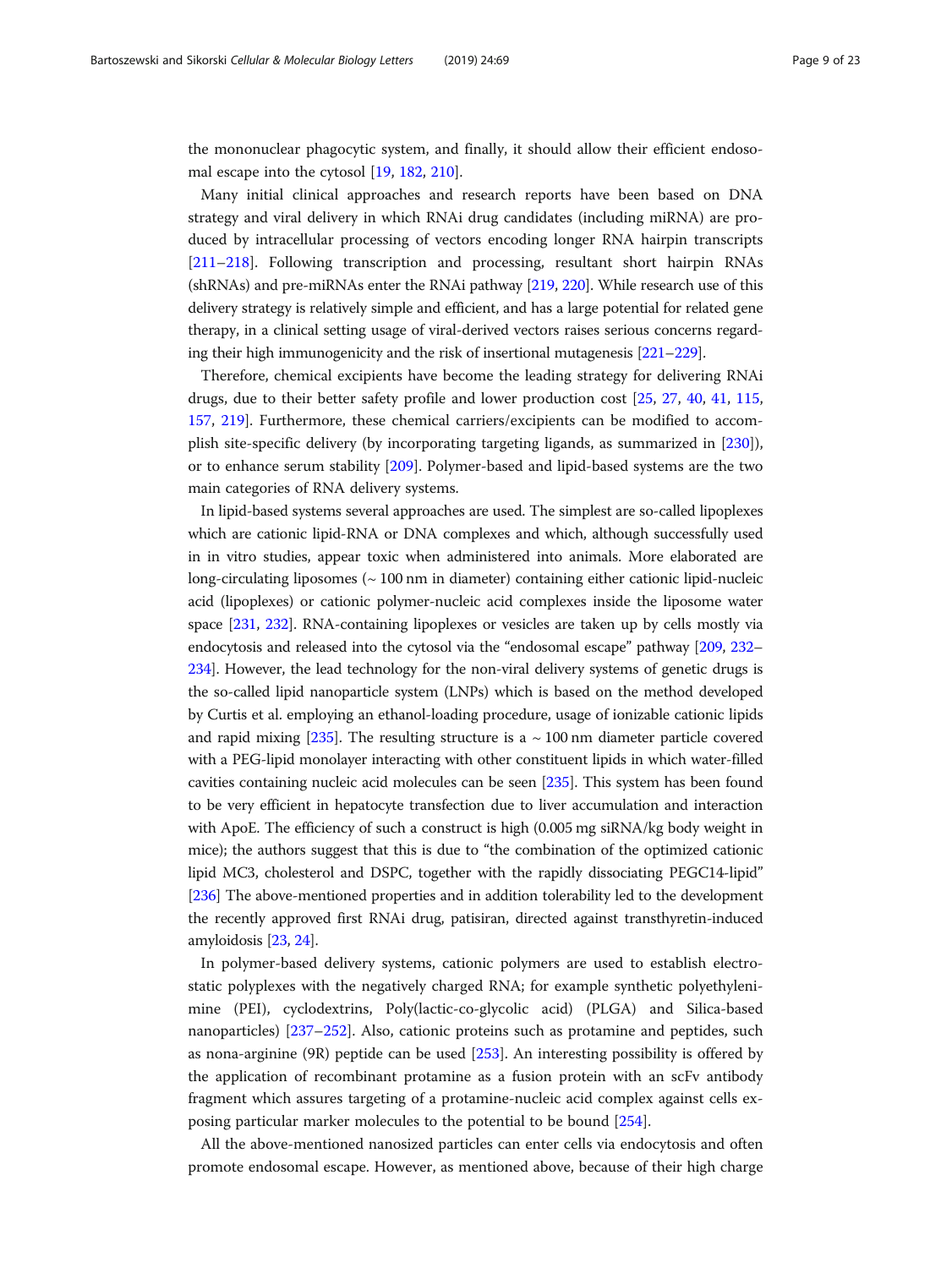density, some cationic nanoparticles are often toxic [\[27](#page-13-0), [255](#page-18-0)]. Recently, natural cationic polymers such as chitosan, (derived from chitin), and atelocollagen, which is a protein obtained from calf dermis, have been proposed as dependable options for RNA delivery [[255](#page-18-0)–[258](#page-18-0)].

Finally, lipolyplexes consisting of both polymers and lipids are currently being developed to overcome the restraints of the exclusive polymer-based or lipid-based delivery system [\[249](#page-18-0), [259](#page-18-0)–[261\]](#page-19-0).

Importantly, the success of therapeutic RNAi is also often highly dependent on tissue or cell type specific targeting, and thus avoiding unwanted on-target activity in nontarget tissues. Target gene expression may be deregulated in target tissue (e.g., cancer cells), but at the same time at the correct levels in healthy non-target tissue (e.g., normal cells). Hence, modulating target gene expression in order to obtain therapeutic benefits in target tissue may be accompanied by deregulation of this gene expression in non-target tissues, leading to toxicity. This is especially important during systemic RNAi drug delivery, since its accumulation in tissues not intended for its activity may be toxic [\[262\]](#page-19-0). Furthermore, since miRNA expression is very often tissue and cell type specific [\[263,](#page-19-0) [264\]](#page-19-0), targeted delivery is the key to the best potency and minimal offtarget effects of related drugs. Hence, the development of targeting ligands for RNAi drugs (e.g., antibodies, aptamers, or small molecules, N-Acetylgalactosamine-GalNAc), as well as methods for their systemic and local administration create another major bottleneck in the further expansion of RNAi therapies [\[25](#page-13-0), [26,](#page-13-0) [265](#page-19-0)–[270](#page-19-0)].

#### Concluding notes and future prospects

It is clear that current progress in the RNAi therapy field provides an opportunity to deliver novel drugs that could change patients' lives. However, despite the success story of Partisiran and multiple other RNAi drug candidates currently progressing through clinical trials, several technical barriers and hazards (Fig. [1](#page-10-0)) need to be overcome so such therapies could become common clinical treatment; that is, also accessible for orphan diseases.

From the clinical point of view, finding novel effective methods for systemic delivery of RNAi drugs to non-liver and non-kidney tissues, along with dedicated improvement of their pharmacokinetic and pharmacodynamics, remains one of the key challenges in achieving this goal [\[25](#page-13-0), [182,](#page-16-0) [271\]](#page-19-0). Hopefully, further development of chemical modifications, as well as better understanding of cellular pathways governing endosomal escape and endocytosis [\[272](#page-19-0)–[274](#page-19-0)], will eventually address this issue [\[275](#page-19-0)–[279\]](#page-19-0). Finally, although the first RNAi drug is approved, we are very far from understanding the longterm effects of siRNA and miRNA therapy in vivo in human subjects.

Another main challenge is reducing the risks of RNAi drug candidate off-target effects. The initial hazards related to RNAs chemical modifications, non-viral delivery systems and immunogenicity can often be identified, tested in animal models and finally eliminated through the classical drug development pipelines that include in vitro pharmacology profiling [[45,](#page-13-0) [280](#page-19-0)–[283](#page-19-0)].

Nevertheless, the specific RNA sequences remain the main components and sources of hazards for the drug candidates. Bioinformatics tools try to prevent the design of siRNA with a seed region that is partially complementary with off-target transcripts, but they cannot fully eliminate the risks of all off-target interactions. Although small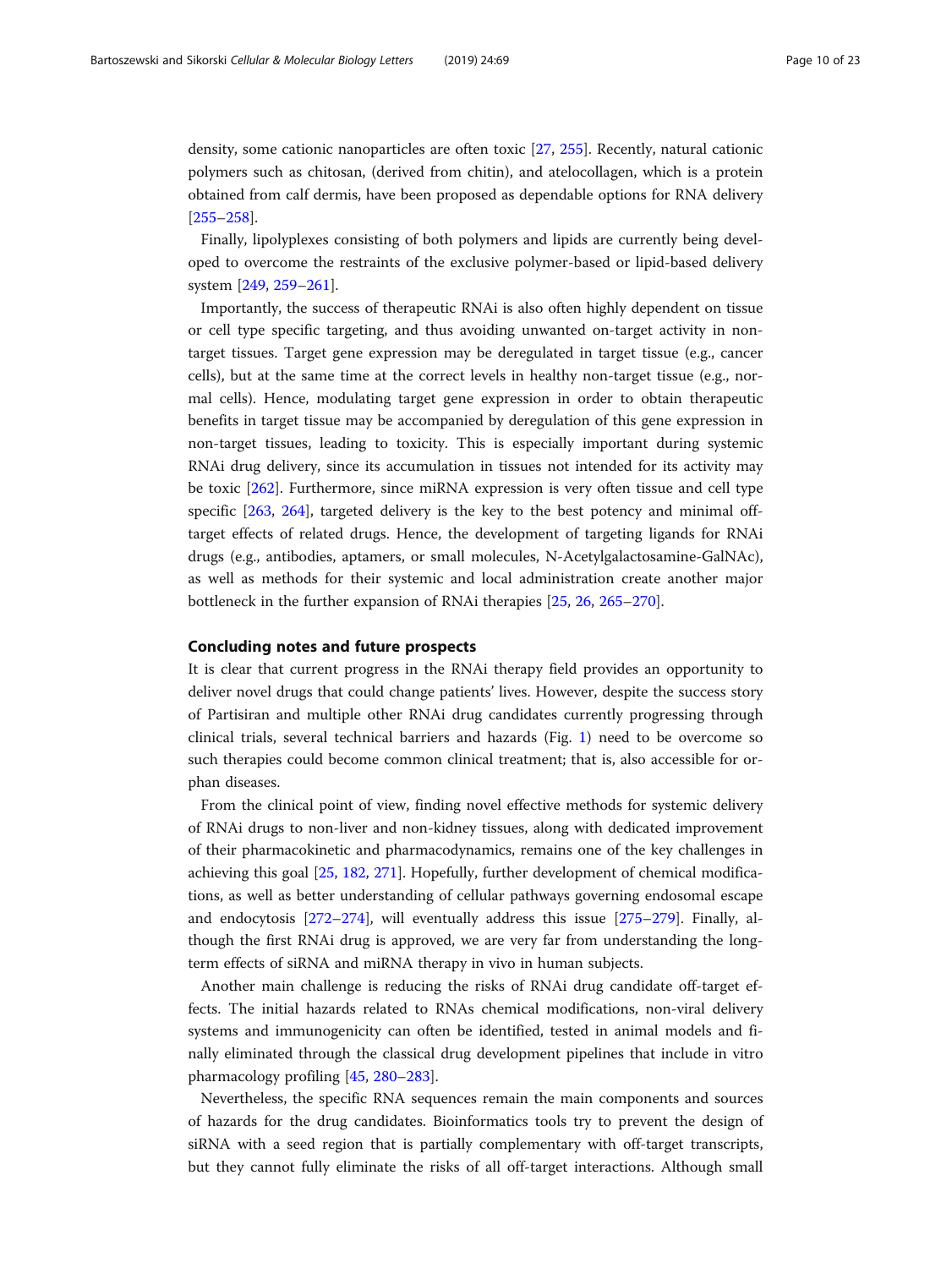<span id="page-10-0"></span>

activating RNAs (ssRNAs) that are structurally identical to siRNA and that can mediate promoter sequence specific activation of some gene expression are also considered in therapy [\[284,](#page-19-0) [285\]](#page-19-0), they also represent clear proof of siRNA related hazards. Furthermore, these prediction algorithms are based on consensus genome sequences, and do not eliminate the potential complications related to the occurrence of single nucleotide polymorphisms (SNPs) [\[67](#page-14-0), [68](#page-14-0), [286,](#page-19-0) [287\]](#page-19-0). As estimated for the human genome, SNP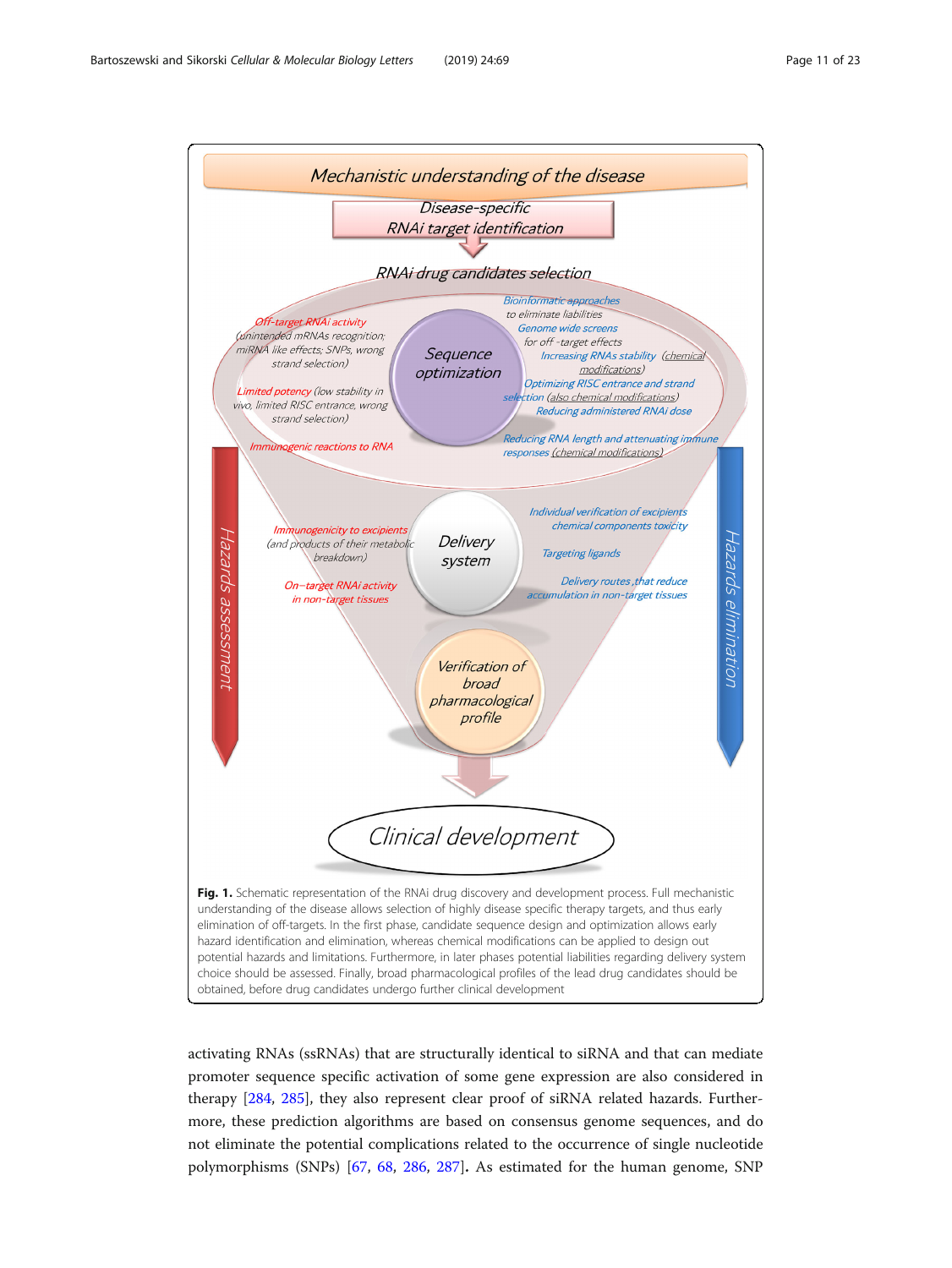can occur once in every 300 bp in both coding and non-coding regions of genes [[288](#page-19-0)], resulting in synonymous and non-synonymous changes that are often reflected in RNA sequences [[289](#page-19-0)]. One such nucleotide change in the human genome may eliminate siRNA or miRNA seed region interaction with target RNA, or result in off-target degradations, as well as disturb miRNA biogenesis [[67](#page-14-0), [68,](#page-14-0) [286](#page-19-0)]. Hence, early detection of SNP-related off-target effects as well as paying attention to population stratification [[290](#page-19-0)–[294](#page-19-0)] are crucial to prevent RNAi drug candidate halt during clinical trials or even its market withdrawal.

For similar reasons to the siRNA/miRNA target sequence specificity, the use of in vivo translational models is very limited and does not allow fair assessment of such a drug candidate toxicity or off-target effects [[295\]](#page-19-0). Furthermore, mRNAs and ncRNAs expression is often sex, age, organ or tissue specific, and thus preclinical development of RNAi drugs requires wide-ranging in vitro studies in different models to prevent both its off-target and on-target activities in non-target tissues [[296](#page-19-0)–[300\]](#page-20-0). Fortunately, recent development and decreasing costs of high-throughput genotyping technologies such as deep sequencing and single cell sequencing [\[301](#page-20-0)–[304\]](#page-20-0) should allow development of RNAi sequence design and related in vitro pharmacological profiling. Notably, these technologies should propel development of miRNA therapeutics, by advancing understanding of the mechanisms by which these RNAs modulate complex physiological [[49](#page-13-0), [98,](#page-14-0) [305](#page-20-0)–[320](#page-20-0)] and pathological molecular networks [\[24,](#page-12-0) [43](#page-13-0), [44](#page-13-0), [91,](#page-14-0) [310,](#page-20-0) [321](#page-20-0)–[359](#page-21-0)].

Furthermore, long non-coding RNA (lncRNA)-dependent modulation of miRNA levels may become a promising siRNA therapy target [\[360](#page-21-0)–[370\]](#page-21-0). However, the biological roles of these ncRNAs, and thus potential off-target effects of lncRNA related therapies, require better understanding [[310](#page-20-0), [371](#page-21-0)–[384\]](#page-22-0).

Taken together, the critical challenge in the RNAi therapeutics field is the development of highly efficient pipelines for cost-effective selection of RNAi drug candidates that will also allow reduction of safety-related drug attrition. However, overcoming this challenge requires better understanding and more open cooperation between both drug developers and academic researchers. Although basic research studies commonly utilize siRNAs and miRNA analogs to increase our understanding of molecular mechanisms governing human health, they often focus on simplified (single pathway limited) models and thus are difficult to transfer into drug development processes [[48](#page-13-0), [148](#page-16-0), [271,](#page-19-0) [310](#page-20-0), [385](#page-22-0)–[397](#page-22-0)]. It also has to be stressed that the bioinformatics databases used to predict siRNA/miRNA consequences are generally solely based on scientific literature, and thus are only as valid and efficient as the research underpinning them. However, the scientific literature lacks negative data on ncRNAs function (due to publishing limitations); while the related high scale of comprehensive analysis of publicly deposited genome-wide transcriptomics data is very challenging due to the need for harmonization of transcriptomic approaches and statistical analyses [[398](#page-22-0)–[401](#page-22-0)]. Effectively, the general knowledge obtained by pharmaceutical companies during unsuccessful clinical trials or during general RNAi drug design processes is rarely shared with academics [\[25,](#page-13-0) [182,](#page-16-0) [281](#page-19-0)–[283](#page-19-0), [402](#page-22-0)].

Obviously, closer cooperation between the academic research and pharmacy business realms would help RNAi therapy to realize its full potential to benefit patients.

#### Abbreviations

Ago2: Argonaute 2; dsRNA: double stranded RNA; EMA: European Medicine Agency; FDA: US Food and Drug Administration; hATTR: hereditary transthyretin amyloidosis; LNA: locked nucleic acid; LNP: lipid nanoparticle system;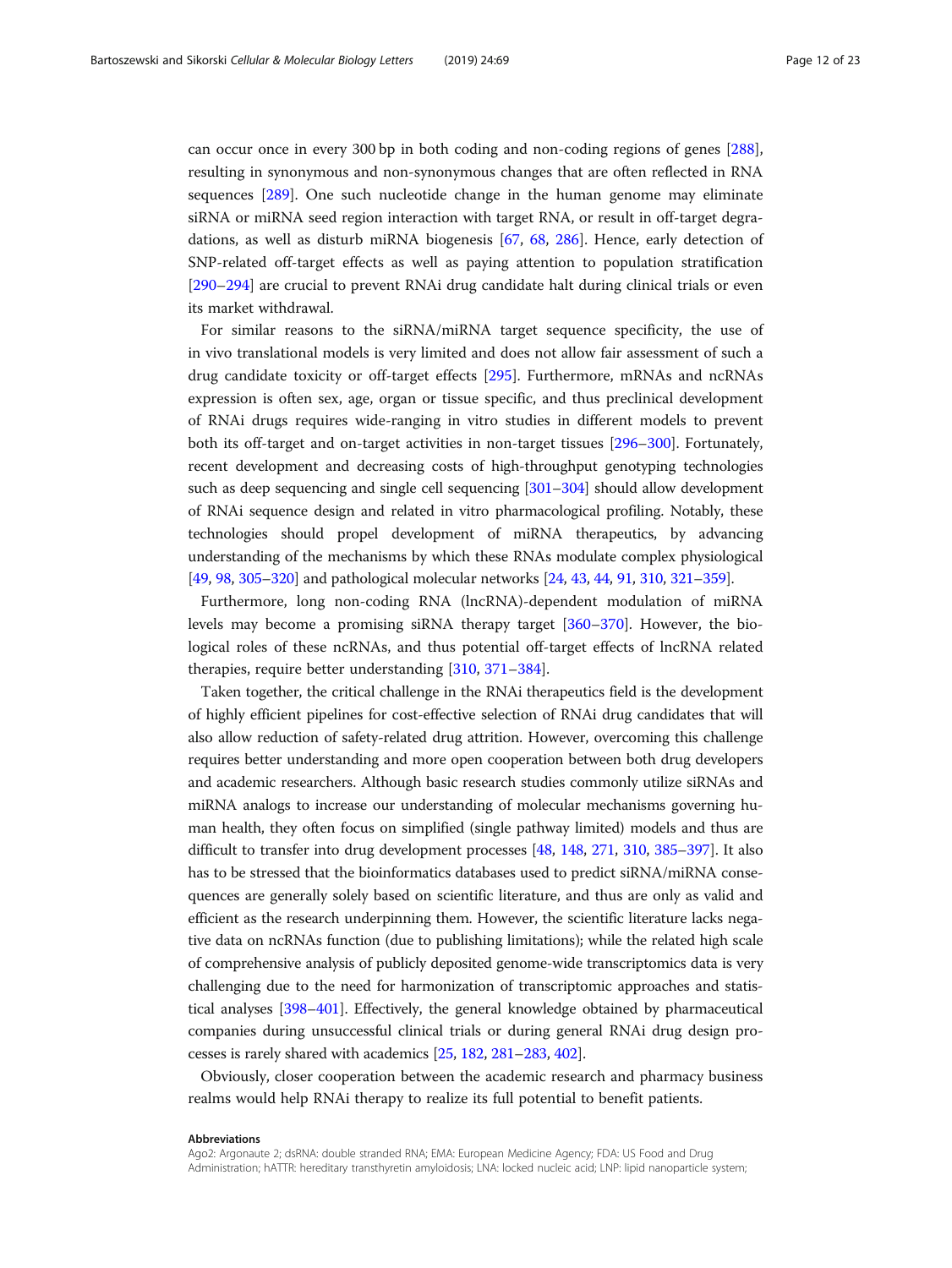<span id="page-12-0"></span>miRNA: microRNA; ncRNA: non-coding RNA; nt: nucleotide; piRNA: piwi-interacting RNA; PNA: peptide nucleic acids; RNAi: RNA interference; shRNA: short hairpin RNA; siRNA: small interfering RNA; SNP: single nucleotide polymorphism; ssRNA: single-stranded RNA; TRL: Toll-like receptor; TTR: transthyretin; UNA: unlocked nucleic acid

#### Acknowledgments

Not applicable.

### Competing financial interests

The authors declare no competing financial and non-financial interests.

#### Author contributions

RB and AFS wrote, read and revised the final version of the manuscript.

#### Funding

Not applicable.

#### Availability of data and materials

Not applicable.

#### Ethics approval and consent to participate Not applicable.

#### Consent for publication

Not applicable.

## Received: 24 October 2019 Accepted: 3 December 2019

#### References

- 1. Crick FH. On protein synthesis. Symp Soc Exp Biol. 1958;12:138–63.
- 2. Crick F. Central dogma of molecular biology. Nature. 1970;227:561–3.
- 3. Cobb M. 60 years ago, Francis crick changed the logic of biology. PLoS Biol. 2017;15:e2003243.
- 4. Hambly K, Danzer J, Muskal S, Debe DA. Interrogating the druggable genome with structural informatics. Mol Divers. 2006;10:273–81.
- 5. Russ AP, Lampel S. The druggable genome: an update. Drug Discov Today. 2005;10:1607–10.
- 6. Hopkins AL, Groom CR. The druggable genome. Nat Rev Drug Discov. 2002;1:727–30.
- 7. Dimitrov DS. Therapeutic proteins. Methods Mol Biol. 2012;899:1–26.
- 8. Dimitrov DS, Marks JD. Therapeutic antibodies: current state and future trends--is a paradigm change coming soon? Methods Mol Biol. 2009;525:1–27 xiii.
- 9. Franco-Serrano L, Huerta M, Hernandez S, Cedano J, Perez-Pons J, Pinol J, et al. Multifunctional proteins: involvement in human diseases and targets of current drugs. Protein J. 2018;37:444–53.
- 10. Bumcrot D, Manoharan M, Koteliansky V, Sah DW. RNAi therapeutics: a potential new class of pharmaceutical drugs. Nat Chem Biol. 2006;2:711–9.
- 11. Fire A, Xu S, Montgomery MK, Kostas SA, Driver SE, Mello CC. Potent and specific genetic interference by doublestranded RNA in Caenorhabditis elegans. Nature. 1998;391:806–11.
- 12. Elbashir SM, Harborth J, Lendeckel W, Yalcin A, Weber K, Tuschl T. Duplexes of 21-nucleotide RNAs mediate RNA interference in cultured mammalian cells. Nature. 2001;411:494–8.
- 13. Elbashir SM, Lendeckel W, Tuschl T. RNA interference is mediated by 21- and 22-nucleotide RNAs. Genes Dev. 2001;15: 188–200.
- 14. Caplen NJ, Parrish S, Imani F, Fire A, Morgan RA. Specific inhibition of gene expression by small double-stranded RNAs in invertebrate and vertebrate systems. Proc Natl Acad Sci U S A. 2001;98:9742–7.
- 15. Kleinman ME, Yamada K, Takeda A, Chandrasekaran V, Nozaki M, Baffi JZ, et al. Sequence- and target-independent angiogenesis suppression by siRNA via TLR3. Nature. 2008;452:591–7.
- 16. DeVincenzo JP, Wilkinson T, Vaishnaw A, Cehelsky J, Meyers R, Nochur S, et al. Viral load drives disease in humans experimentally infected with respiratory syncytial virus. Am J Respir Crit Care Med. 2010;182:1305–14.
- 17. DeVincenzo J, Lambkin-Williams R, Wilkinson T, Cehelsky J, Nochur S, Walsh E, et al. A randomized, double-blind, placebo-controlled study of an RNAi-based therapy directed against respiratory syncytial virus. Proc Natl Acad Sci U S A. 2010;107:8800–5.
- 18. Davis ME, Zuckerman JE, Choi CH, Seligson D, Tolcher A, Alabi CA, et al. Evidence of RNAi in humans from systemically administered siRNA via targeted nanoparticles. Nature. 2010;464:1067–70.
- 19. Zuckerman JE, Davis ME. Clinical experiences with systemically administered siRNA-based therapeutics in cancer. Nat Rev Drug Discov. 2015;14:843–56.
- 20. Ackley KL. Are we there yet? An update on oligonucleotide drug development. Chim Oggi Chem Today. 2016;34:Xxxv– Xxxviii.
- 21. Haussecker D. The business of RNAi therapeutics in 2012. Mol Ther Nucleic Acids. 2012;1:e8.
- 22. Conde J, Artzi N. Are RNAi and miRNA therapeutics truly dead? Trends Biotechnol. 2015;33:141–4.
- 23. Kristen AV, Ajroud-Driss S, Conceicao I, Gorevic P, Kyriakides T, Obici L. Patisiran, an RNAi therapeutic for the treatment of hereditary transthyretin-mediated amyloidosis. Neurodegener Dis Manag. 2019;9:5–23.
- 24. Adams D, Gonzalez-Duarte A, O'Riordan WD, Yang CC, Ueda M, Kristen AV, et al. Patisiran, an RNAi therapeutic, for hereditary transthyretin amyloidosis. N Engl J Med. 2018;379:11–21.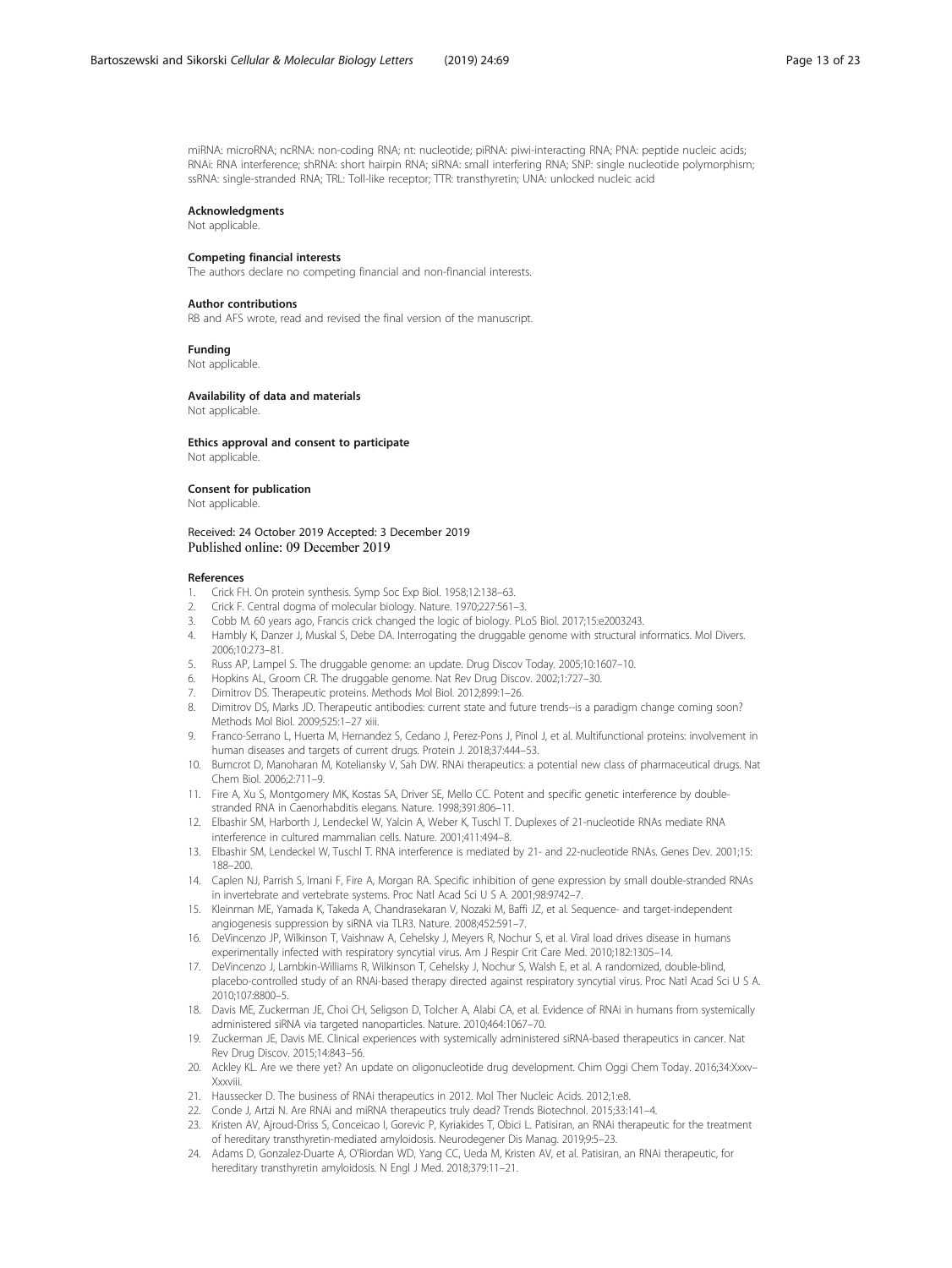- <span id="page-13-0"></span>25. Setten RL, Rossi JJ, Han SP. The current state and future directions of RNAi-based therapeutics. Nat Rev Drug Discov. 2019;18:421–46.
- 26. Rupaimoole R, Slack FJ. MicroRNA therapeutics: towards a new era for the management of cancer and other diseases. Nat Rev Drug Discov. 2017;16:203–22.
- 27. Lam JK, Chow MY, Zhang Y, Leung SW. siRNA versus miRNA as therapeutics for gene silencing. Mol Ther Nucleic Acids. 2015;4:e252. 28. Bartoszewska S, Cabaj A, Dabrowski M, Collawn JF, Bartoszewski R. miR-34c-5p modulates X-box-binding protein 1
- (XBP1) expression during the adaptive phase of the unfolded protein response. FASEB J. 2019;33:11541–54.
- 29. Zhao Z, Lin CY, Cheng K. siRNA- and miRNA-based therapeutics for liver fibrosis. Transl Res. 2019. [https://doi.org/10.](https://doi.org/10.1016/j.trsl.2019.07.007) [1016/j.trsl.2019.07.007](https://doi.org/10.1016/j.trsl.2019.07.007).
- 30. Miroshnichenko S, Patutina O. Enhanced inhibition of tumorigenesis using combinations of miRNA-targeted therapeutics. Front Pharmacol. 2019;10:488.
- 31. Bansal P, Kumar A, Chandna S, Arora M, Bansal R. Targeting miRNA for therapeutics using a Micronome based method for identification of miRNA-mRNA pairs and validation of key regulator miRNA. Methods Mol Biol. 1823;2018:185–95.
- 32. Li DJ, Sun CC. Editorial: towards MiRNA based therapeutics for lung Cancer. Curr Pharm Des. 2018;23:5971–2.
- 33. Wu M, Wang G, Tian W, Deng Y, Xu Y. MiRNA-based therapeutics for lung Cancer. Curr Pharm Des. 2018;23:5989–96.
- 34. Wen MM. Getting miRNA therapeutics into the target cells for neurodegenerative diseases: a mini-review. Front Mol Neurosci. 2016;9:129.
- 35. Zhu K, Liu D, Lai H, Li J, Wang C. Developing miRNA therapeutics for cardiac repair in ischemic heart disease. J Thorac Dis. 2016;8:E918–E27.
- 36. Kouri FM, Ritner C, Stegh AH. miRNA-182 and the regulation of the glioblastoma phenotype toward miRNA-based precision therapeutics. Cell Cycle. 2015;14:3794–800.
- 37. Mishra S, Yadav T, Rani V. Exploring miRNA based approaches in cancer diagnostics and therapeutics. Crit Rev Oncol Hematol. 2016;98:12–23.
- 38. Bernardo BC, Ooi JY, Lin RC, McMullen JR. miRNA therapeutics: a new class of drugs with potential therapeutic applications in the heart. Future Med Chem. 2015;7:1771–92.
- 39. Nouraee N, Mowla SJ. miRNA therapeutics in cardiovascular diseases: promises and problems. Front Genet. 2015;6:232. 40. Kwekkeboom RF, Lei Z, Doevendans PA, Musters RJ, Sluijter JP. Targeted delivery of miRNA therapeutics for
- cardiovascular diseases: opportunities and challenges. Clin Sci (Lond). 2014;127:351–65.
- 41. Pereira DM, Rodrigues PM, Borralho PM, Rodrigues CM. Delivering the promise of miRNA cancer therapeutics. Drug Discov Today. 2013;18:282–9.
- 42. Ford LP. Using synthetic miRNA mimics for diverting cell fate: a possibility of miRNA-based therapeutics? Leuk Res. 2006;30:511–3.
- 43. Bartoszewska S, Kamysz W, Jakiela B, Sanak M, Kroliczewski J, Bebok Z, et al. miR-200b downregulates CFTR during hypoxia in human lung epithelial cells. Cell Mol Biol Lett. 2017;22:23.
- 44. Kalinowski L, Janaszak-Jasiecka A, Siekierzycka A, Bartoszewska S, Wozniak M, Lejnowski D, et al. Posttranscriptional and transcriptional regulation of endothelial nitric-oxide synthase during hypoxia: the role of microRNAs. Cell Mol Biol Lett. 2016;21:16.
- 45. Bowes J, Brown AJ, Hamon J, Jarolimek W, Sridhar A, Waldron G, et al. Reducing safety-related drug attrition: the use of in vitro pharmacological profiling. Nat Rev Drug Discov. 2012;11:909–22.
- 46. Mattick JS, Makunin IV. Non-coding RNA. Hum Mol Genet. 2006;15 Spec No 1:R17–29.
- 47. Almeida R, Allshire RC. RNA silencing and genome regulation. Trends Cell Biol. 2005;15:251–8.
- 48. Bartoszewski R, Sikorski AF. Editorial focus: entering into the non-coding RNA era. Cell Mol Biol Lett. 2018;23:45.
- 49. Bartel DP. MicroRNAs: genomics, biogenesis, mechanism, and function. Cell. 2004;116:281–97.
- 50. Han J, Lee Y, Yeom KH, Nam JW, Heo I, Rhee JK, et al. Molecular basis for the recognition of primary microRNAs by the Drosha-DGCR8 complex. Cell. 2006;125:887–901.
- 51. Wang X, Xu X, Ma Z, Huo Y, Xiao Z, Li Y, et al. Dynamic mechanisms for pre-miRNA binding and export by Exportin-5. RNA. 2011;17:1511–28.
- 52. Treiber T, Treiber N, Meister G. Regulation of microRNA biogenesis and its crosstalk with other cellular pathways. Nat Rev Mol Cell Biol. 2019;20:5–20.
- 53. Ha M, Kim VN. Regulation of microRNA biogenesis. Nat Rev Mol Cell Biol. 2014;15:509–24.
- 54. Krol J, Loedige I, Filipowicz W. The widespread regulation of microRNA biogenesis, function and decay. Nat Rev Genet. 2010;11:597–610.
- 55. Siomi H, Siomi MC. Posttranscriptional regulation of microRNA biogenesis in animals. Mol Cell. 2010;38:323–32.
- 56. Davis BN, Hata A. Regulation of MicroRNA biogenesis: a miRiad of mechanisms. Cell Commun Signal. 2009;7:18.
- 57. Cheloufi S, Dos Santos CO, Chong MM, Hannon GJ. A dicer-independent miRNA biogenesis pathway that requires ago catalysis. Nature. 2010;465:584–9.
- 58. Winter J, Jung S, Keller S, Gregory RI, Diederichs S. Many roads to maturity: microRNA biogenesis pathways and their regulation. Nat Cell Biol. 2009;11:228–34.
- 59. Shin C, Nam JW, Farh KK, Chiang HR, Shkumatava A, Bartel DP. Expanding the microRNA targeting code: functional sites with centered pairing. Mol Cell. 2010;38:789–802.
- 60. Filipowicz W, Bhattacharyya SN, Sonenberg N. Mechanisms of post-transcriptional regulation by microRNAs: are the answers in sight? Nat Rev Genet. 2008;9:102–14.
- 61. Eystathioy T, Chan EK, Tenenbaum SA, Keene JD, Griffith K, Fritzler MJ. A phosphorylated cytoplasmic autoantigen, GW182, associates with a unique population of human mRNAs within novel cytoplasmic speckles. Mol Biol Cell. 2002;13:1338–51.
- 62. Gibbings DJ, Ciaudo C, Erhardt M, Voinnet O. Multivesicular bodies associate with components of miRNA effector complexes and modulate miRNA activity. Nat Cell Biol. 2009;11:1143–9.
- 63. van Dijk E, Cougot N, Meyer S, Babajko S, Wahle E, Seraphin B. Human Dcp2: a catalytically active mRNA decapping enzyme located in specific cytoplasmic structures. EMBO J. 2002;21:6915–24.
- 64. Liu J, Carmell MA, Rivas FV, Marsden CG, Thomson JM, Song JJ, et al. Argonaute2 is the catalytic engine of mammalian RNAi. Science. 2004;305:1437–41.
- 65. Meister G, Landthaler M, Patkaniowska A, Dorsett Y, Teng G, Tuschl T. Human Argonaute2 mediates RNA cleavage targeted by miRNAs and siRNAs. Mol Cell. 2004;15:185–97.
- 66. Bartel DP. MicroRNAs: target recognition and regulatory functions. Cell. 2009;136:215–33.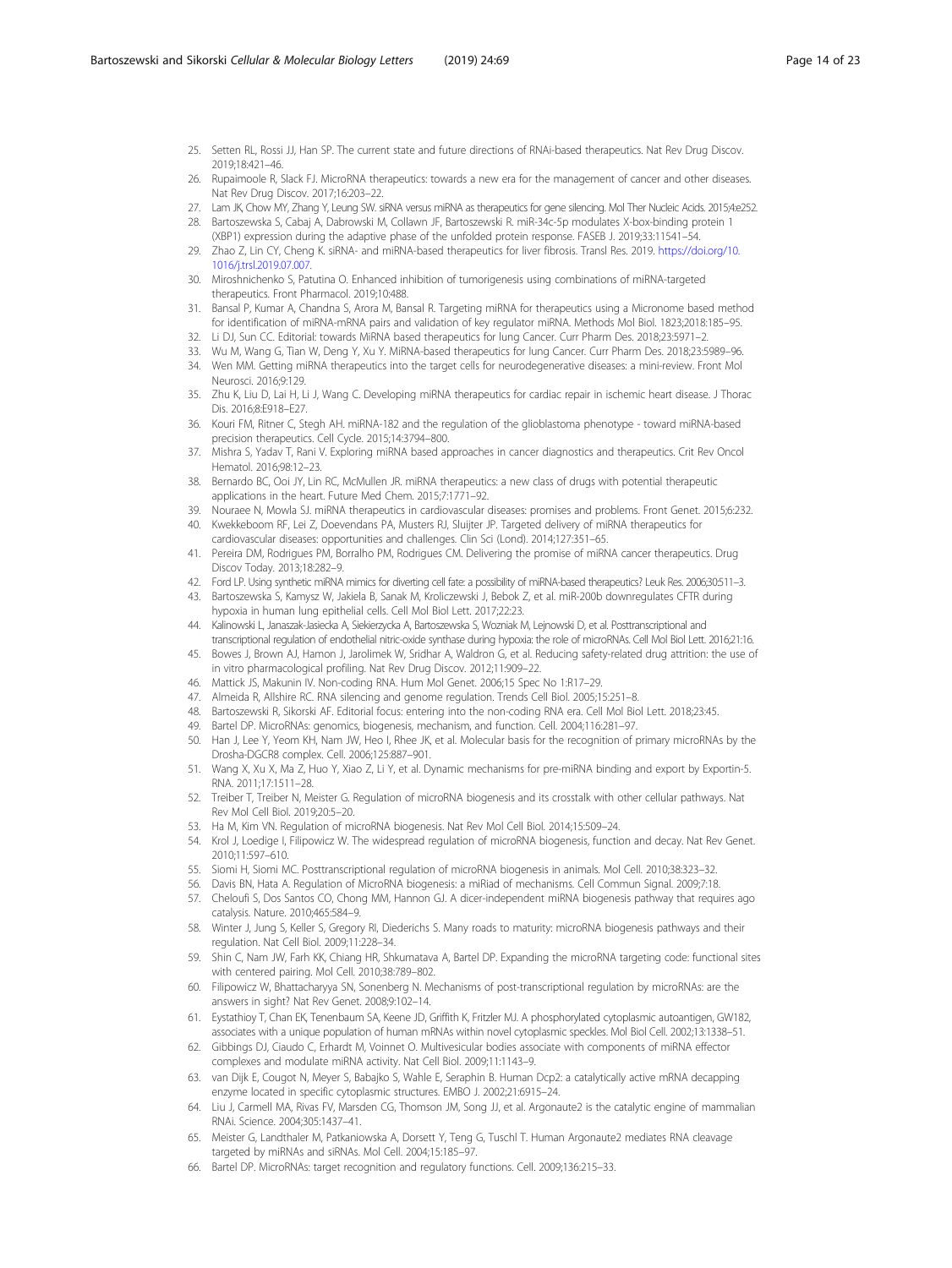- <span id="page-14-0"></span>67. Kroliczewski J, Sobolewska A, Lejnowski D, Collawn JF, Bartoszewski R. microRNA single polynucleotide polymorphism influences on microRNA biogenesis and mRNA target specificity. Gene. 2018;640:66–72.
- 68. Moszyńska A, Gebert M, Collawn JF, Bartoszewski R. SNPs in microRNA target sites and their potential role in human disease. Open Biol. 2017;7(4):170019. [https://doi.org/10.1098/rsob.170019.](https://doi.org/10.1098/rsob.170019)
- 69. Lim LP, Lau NC, Garrett-Engele P, Grimson A, Schelter JM, Castle J, et al. Microarray analysis shows that some microRNAs downregulate large numbers of target mRNAs. Nature. 2005;433:769–73.
- 70. Benhamed M, Herbig U, Ye T, Dejean A, Bischof O. Senescence is an endogenous trigger for microRNA-directed transcriptional gene silencing in human cells. Nat Cell Biol. 2012;14:266–75.
- 71. Hwang HW, Wentzel EA, Mendell JT. A hexanucleotide element directs microRNA nuclear import. Science. 2007;315:97–100.
- 72. Catalanotto C, Cogoni C, Zardo G. MicroRNA in control of gene expression: an overview of nuclear functions. Int J Mol Sci. 2016; 17(10):1712.
- 73. Agrawal N, Dasaradhi PV, Mohmmed A, Malhotra P, Bhatnagar RK, Mukherjee SK. RNA interference: biology, mechanism, and applications. Microbiol Mol Biol Rev. 2003;67:657–85.
- 74. Tang G. siRNA and miRNA: an insight into RISCs. Trends Biochem Sci. 2005;30:106–14.
- 75. Valencia-Sanchez MA, Liu J, Hannon GJ, Parker R. Control of translation and mRNA degradation by miRNAs and siRNAs. Genes Dev. 2006;20:515–24.
- 76. Doench JG, Petersen CP, Sharp PA. siRNAs can function as miRNAs. Genes Dev. 2003;17:438–42.
- 77. Lippman Z, May B, Yordan C, Singer T, Martienssen R. Distinct mechanisms determine transposon inheritance and methylation via small interfering RNA and histone modification. PLoS Biol. 2003;1:E67.
- 78. Carthew RW, Sontheimer EJ. Origins and mechanisms of miRNAs and siRNAs. Cell. 2009;136:642–55.
- 79. Czech B, Hannon GJ. One loop to rule them all: the ping-pong cycle and piRNA-guided silencing. Trends Biochem Sci. 2016;41:324–37.
- 80. Rojas-Rios P, Simonelig M. piRNAs and PIWI proteins: regulators of gene expression in development and stem cells. Development. 2018;145:dev161786.
- 81. Rouget C, Papin C, Boureux A, Meunier AC, Franco B, Robine N, et al. Maternal mRNA deadenylation and decay by the piRNA pathway in the early Drosophila embryo. Nature. 2010;467:1128–32.
- 82. Barckmann B, Pierson S, Dufourt J, Papin C, Armenise C, Port F, et al. Aubergine iCLIP reveals piRNA-dependent decay of mRNAs involved in germ cell development in the early embryo. Cell Rep. 2015;12:1205–16.
- 83. Sivagurunathan S, Arunachalam JP, Chidambaram S. PIWI-like protein, HIWI2 is aberrantly expressed in retinoblastoma cells and affects cell-cycle potentially through OTX2. Cell Mol Biol Lett. 2017;22:17.
- 84. Ponnusamy M, Yan KW, Liu CY, Li PF, Wang K. PIWI family emerging as a decisive factor of cell fate: an overview. Eur J Cell Biol. 2017;96:746–57.
- 85. Burroughs AM, Iyer LM, Aravind L. Two novel PIWI families: roles in inter-genomic conflicts in bacteria and mediatordependent modulation of transcription in eukaryotes. Biol Direct. 2013;8:13.
- 86. Kwon C, Tak H, Rho M, Chang HR, Kim YH, Kim KT, et al. Detection of PIWI and piRNAs in the mitochondria of mammalian cancer cells. Biochem Biophys Res Commun. 2014;446:218–23.
- Suzuki R, Honda S, Kirino Y. PIWI expression and function in Cancer. Front Genet. 2012;3:204.
- 88. Martinez VD, Vucic EA, Thu KL, Hubaux R, Enfield KS, Pikor LA, et al. Unique somatic and malignant expression patterns implicate PIWI-interacting RNAs in cancer-type specific biology. Sci Rep. 2015;5:10423.
- 89. Mei Y, Wang Y, Kumari P, Shetty AC, Clark D, Gable T, et al. A piRNA-like small RNA interacts with and modulates p-ERM proteins in human somatic cells. Nat Commun. 2015;6:7316.
- 90. Mei Y, Clark D, Mao L. Novel dimensions of piRNAs in cancer. Cancer Lett. 2013;336:46–52.
- 91. Gebert M, Bartoszewska S, Janaszak-Jasiecka A, Moszynska A, Cabaj A, Kroliczewski J, et al. PIWI proteins contribute to apoptosis during the UPR in human airway epithelial cells. Sci Rep. 2018;8:16431.
- 92. Saberi F, Kamali M, Najafi A, Yazdanparast A, Moghaddam MM. Natural antisense RNAs as mRNA regulatory elements in bacteria: a review on function and applications. Cell Mol Biol Lett. 2016;21:6.
- 93. Cech TR, Steitz JA. The noncoding RNA revolution-trashing old rules to forge new ones. Cell. 2014;157:77–94.
- 94. Ishizu H, Siomi H, Siomi MC. Biology of PIWI-interacting RNAs: new insights into biogenesis and function inside and outside of germlines. Genes Dev. 2012;26:2361–73.
- 95. Erhard F, Zimmer R. Classification of ncRNAs using position and size information in deep sequencing data. Bioinformatics. 2010;26:i426–32.
- 96. Szell M, Bata-Csorgo Z, Kemeny L. The enigmatic world of mRNA-like ncRNAs: their role in human evolution and in human diseases. Semin Cancer Biol. 2008;18:141–8.
- 97. Huang R, Jaritz M, Guenzl P, Vlatkovic I, Sommer A, Tamir IM, et al. An RNA-Seq strategy to detect the complete coding and non-coding transcriptome including full-length imprinted macro ncRNAs. PLoS One. 2011;6:e27288.
- 98. Gurtan AM, Sharp PA. The role of miRNAs in regulating gene expression networks. J Mol Biol. 2013;425:3582–600. 99. Xu H, Zhang Y, Xie SJ, Xu SJ, Zhou H, Qu LH. Argonaute HITS-CLIP decodes microRNA-mRNA interaction maps during heart development. Cardiology. 2013;126:62.
- 100. Chi SW, Zang JB, Mele A, Darnell RB. Argonaute HITS-CLIP decodes microRNA-mRNA interaction maps. Nature. 2009;460:479–86.
- 101. Olejniczak M, Kotowska-Zimmer A, Krzyzosiak W. Stress-induced changes in miRNA biogenesis and functioning. Cell Mol Life Sci. 2018;75:177–91.
- 102. van Rooij E, Sutherland LB, Qi X, Richardson JA, Hill J, Olson EN. Control of stress-dependent cardiac growth and gene expression by a microRNA. Science. 2007;316:575–9.
- 103. Leung AK, Sharp PA. MicroRNA functions in stress responses. Mol Cell. 2010;40:205–15.
- 104. Mendell JT, Olson EN. MicroRNAs in stress signaling and human disease. Cell. 2012;148:1172–87.
- 105. Ge XL, Wang JL, Liu X, Zhang J, Liu C, Guo L. Inhibition of miR-19a protects neurons against ischemic stroke through modulating glucose metabolism and neuronal apoptosis. Cell Mol Biol Lett. 2019;24:37.
- 106. Lu G, Zhang Y. MicroRNA-340-5p suppresses non-small cell lung cancer cell growth and metastasis by targeting ZNF503. Cell Mol Biol Lett. 2019;24:34.
- 107. Fu Y, Lin L, Xia L. MiR-107 function as a tumor suppressor gene in colorectal cancer by targeting transferrin receptor 1. Cell Mol Biol Lett. 2019;24:31.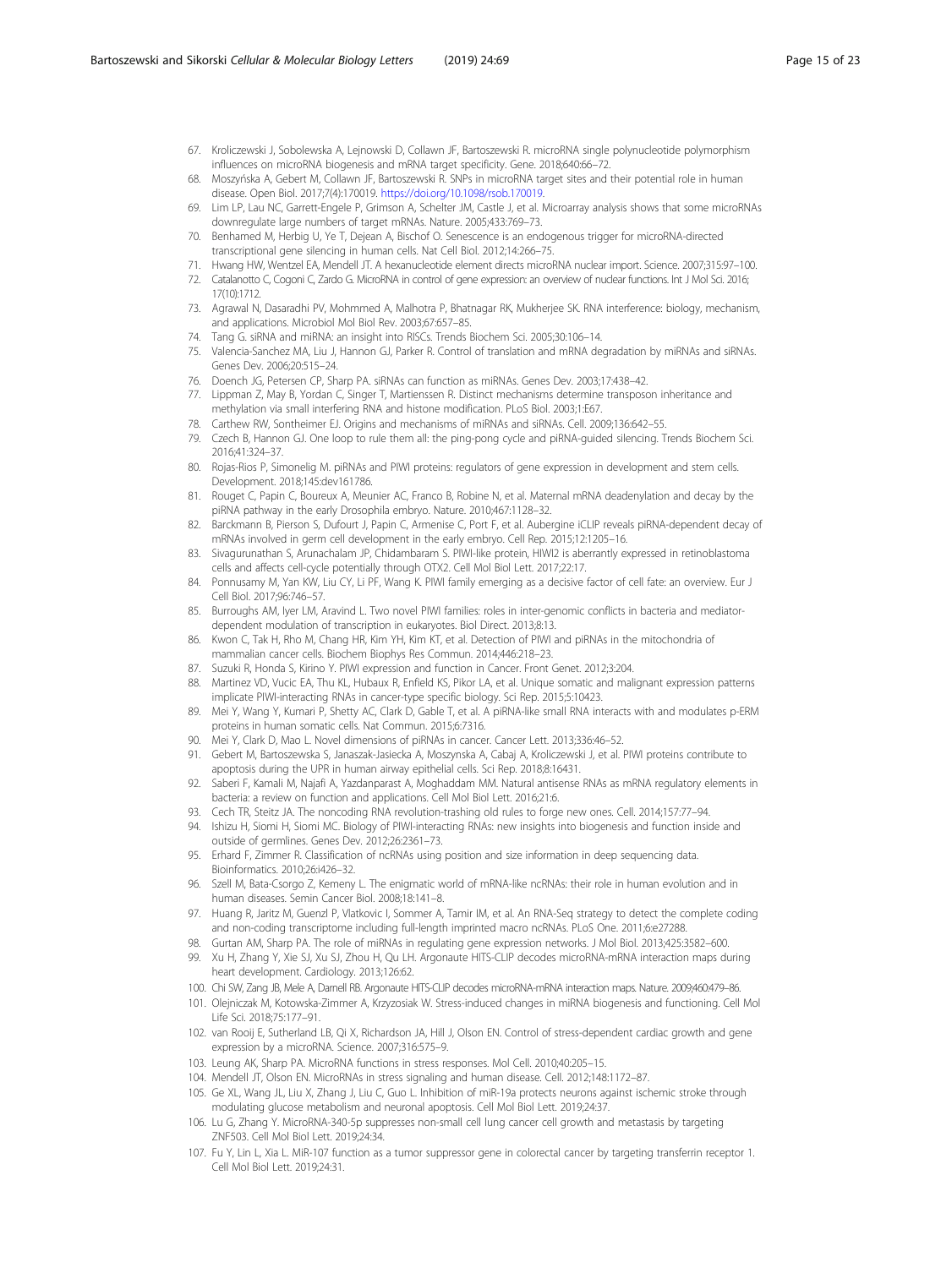- <span id="page-15-0"></span>108. Liu L, Zuo Y, Xu Y, Zhang Z, Li Y, Pang J. MiR-613 inhibits proliferation and invasion and induces apoptosis of rheumatoid arthritis synovial fibroblasts by direct down-regulation of DKK1. Cell Mol Biol Lett. 2019;24:8.
- 109. Cai Y, Li Y. Upregulation of miR-29b-3p protects cardiomyocytes from hypoxia-induced apoptosis by targeting TRAF5. Cell Mol Biol Lett. 2019;24:27.
- 110. Li S, Sun Z, Chen T, Pan J, Shen Y, Chen X, et al. The role of miR-431-5p in regulating pulmonary surfactant expression in vitro. Cell Mol Biol Lett. 2019;24:25.
- 111. Sun L, Lian JX, Meng S. MiR-125a-5p promotes osteoclastogenesis by targeting TNFRSF1B. Cell Mol Biol Lett. 2019;24:23.
- 112. Zeng Q, Wang Y, Gao J, Yan Z, Li Z, Zou X, et al. miR-29b-3p regulated osteoblast differentiation via regulating IGF-1 secretion of mechanically stimulated osteocytes. Cell Mol Biol Lett. 2019;24:11.
- 113. Yang Y, Bao Y, Yang GK, Wan J, Du LJ, Ma ZH. MiR-214 sensitizes human colon cancer cells to 5-FU by targeting Hsp27. Cell Mol Biol Lett. 2019;24:22.
- 114. Ma F, Lin P, Chen Q, Lu X, Zhang YE, Wu CI. Direct measurement of pervasive weak repression by microRNAs and their role at the network level. BMC Genomics. 2018;19:362.
- 115. van Rooij E, Kauppinen S. Development of microRNA therapeutics is coming of age. Embo Molec Med. 2014;6:851–64.
- 116. Gantier MP, Williams BR. The response of mammalian cells to double-stranded RNA. Cytokine Growth Factor Rev. 2007;18:363–71.
- 117. Lee HY, Zhou K, Smith AM, Noland CL, Doudna JA. Differential roles of human dicer-binding proteins TRBP and PACT in small RNA processing. Nucleic Acids Res. 2013;41:6568–76.
- 118. Cifuentes D, Xue H, Taylor DW, Patnode H, Mishima Y, Cheloufi S, et al. A novel miRNA processing pathway independent of dicer requires Argonaute2 catalytic activity. Science. 2010;328:1694–8.
- 119. Kim DH, Behlke MA, Rose SD, Chang MS, Choi S, Rossi JJ. Synthetic dsRNA dicer substrates enhance RNAi potency and efficacy. Nat Biotechnol. 2005;23:222–6.
- 120. Siolas D, Lerner C, Burchard J, Ge W, Linsley PS, Paddison PJ, et al. Synthetic shRNAs as potent RNAi triggers. Nat Biotechnol. 2005;23:227–31.
- 121. Hefner E, Clark K, Whitman C, Behlke MA, Rose SD, Peek AS, et al. Increased potency and longevity of gene silencing using validated dicer substrates. J Biomol Tech. 2008;19:231–7.
- 122. Snead NM, Wu X, Li A, Cui Q, Sakurai K, Burnett JC, et al. Molecular basis for improved gene silencing by dicer substrate interfering RNA compared with other siRNA variants. Nucleic Acids Res. 2013;41:6209–21.
- 123. Parmar R, Willoughby JL, Liu J, Foster DJ, Brigham B, Theile CS, et al. 5′-(E)-Vinylphosphonate: a stable phosphate mimic can improve the RNAi activity of siRNA-GalNAc conjugates. Chembiochem. 2016;17:985–9.
- 124. Ly S, Navaroli DM, Didiot MC, Cardia J, Pandarinathan L, Alterman JF, et al. Visualization of self-delivering hydrophobically modified siRNA cellular internalization. Nucleic Acids Res. 2017;45:15–25.
- 125. Yu D, Pendergraff H, Liu J, Kordasiewicz HB, Cleveland DW, Swayze EE, et al. Single-stranded RNAs use RNAi to potently and allele-selectively inhibit mutant huntingtin expression. Cell. 2012;150:895–908.
- 126. Lima WF, Prakash TP, Murray HM, Kinberger GA, Li W, Chappell AE, et al. Single-stranded siRNAs activate RNAi in animals. Cell. 2012;150:883–94.
- 127. Stein CA, Hansen JB, Lai J, Wu S, Voskresenskiy A, Hog A, et al. Efficient gene silencing by delivery of locked nucleic acid antisense oligonucleotides, unassisted by transfection reagents. Nucleic Acids Res. 2010;38:e3.
- 128. Shi B, Ma C, Liu G, Guo Y. MiR-106a directly targets LIMK1 to inhibit proliferation and EMT of oral carcinoma cells. Cell Mol Biol Lett. 2019;24:1.
- 129. Terasawa K, Shimizu K, Tsujimoto G. Synthetic pre-miRNA-based shRNA as potent RNAi triggers. J Nucleic Acids. 2011;2011:131579.
- 130. Wang H, Jiang Y, Peng H, Chen Y, Zhu P, Huang Y. Recent progress in microRNA delivery for cancer therapy by nonviral synthetic vectors. Adv Drug Deliv Rev. 2015;81:142–60.
- 131. Zhang Y, Wang Z, Gemeinhart RA. Progress in microRNA delivery. J Control Release. 2013;172:962–74.
- 132. Stenvang J, Petri A, Lindow M, Obad S, Kauppinen S. Inhibition of microRNA function by antimiR oligonucleotides. Silence. 2012;3:1.
- 133. Velu CS, Grimes HL. Utilizing antagomiR (antisense microRNA) to knock down microRNA in murine bone marrow cells. Methods Mol Biol. 2012;928:185–95.
- 134. Esau CC. Inhibition of microRNA with antisense oligonucleotides. Methods. 2008;44:55–60.
- 135. Wang JY, Cheng H, Zhang HY, Ye YQ, Feng Q, Chen ZM, et al. Suppressing microRNA-29c promotes biliary atresiarelated fibrosis by targeting DNMT3A and DNMT3B. Cell Mol Biol Lett. 2019;24:10.
- 136. Gong ZH, Zhou F, Shi C, Xiang T, Zhou CK, Wang QQ, et al. miRNA-221 promotes cutaneous squamous cell carcinoma progression by targeting PTEN. Cell Mol Biol Lett. 2019;24:9.
- 137. Chen L, Hu W, Li G, Guo Y, Wan Z, Yu J. Inhibition of miR-9-5p suppresses prostate cancer progress by targeting StarD13. Cell Mol Biol Lett. 2019;24:20.
- 138. Davis S, Propp S, Freier SM, Jones LE, Serra MJ, Kinberger G, et al. Potent inhibition of microRNA in vivo without degradation. Nucleic Acids Res. 2009;37:70–7.
- 139. Elmen J, Lindow M, Schutz S, Lawrence M, Petri A, Obad S, et al. LNA-mediated microRNA silencing in non-human primates. Nature. 2008;452:896–9.
- 140. Torres AG, Fabani MM, Vigorito E, Gait MJ. MicroRNA fate upon targeting with anti-miRNA oligonucleotides as revealed by an improved northern-blot-based method for miRNA detection. RNA. 2011;17:933–43.
- 141. Krutzfeldt J, Kuwajima S, Braich R, Rajeev KG, Pena J, Tuschl T, et al. Specificity, duplex degradation and subcellular localization of antagomirs. Nucleic Acids Res. 2007;35:2885–92.
- 142. Staton AA, Giraldez AJ. Use of target protector morpholinos to analyze the physiological roles of specific miRNA-mRNA pairs in vivo. Nat Protoc. 2011;6:2035–49.
- 143. Summerton JE. Morpholino, siRNA, and S-DNA compared: impact of structure and mechanism of action on off-target effects and sequence specificity. Curr Top Med Chem. 2007;7:651–60.
- 144. Hudziak RM, Barofsky E, Barofsky DF, Weller DL, Huang SB, Weller DD. Resistance of morpholino phosphorodiamidate oligomers to enzymatic degradation. Antisense Nucleic Acid Drug Dev. 1996;6:267–72.
- 145. Summerton J. Morpholino antisense oligomers: the case for an RNase H-independent structural type. Biochim Biophys Acta. 1999;1489:141–58.
- 146. Arora V, Devi GR, Iversen PL. Neutrally charged phosphorodiamidate morpholino antisense oligomers: uptake, efficacy and pharmacokinetics. Curr Pharm Biotechnol. 2004;5:431–9.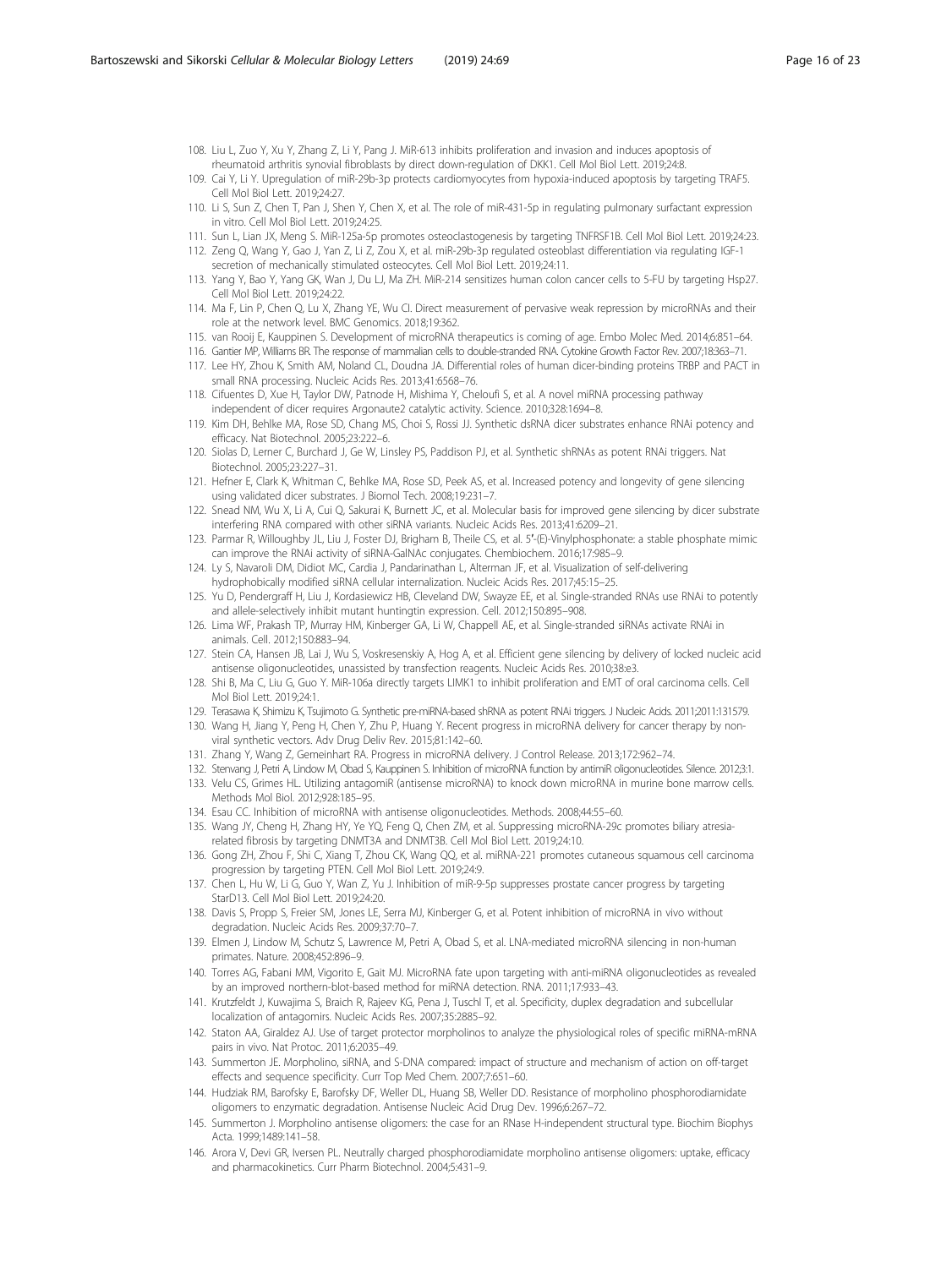- <span id="page-16-0"></span>147. Reynolds A, Leake D, Boese Q, Scaringe S, Marshall WS, Khvorova A. Rational siRNA design for RNA interference. Nat Biotechnol. 2004;22:326–30.
- 148. Fakhr E, Zare F, Teimoori-Toolabi L. Precise and efficient siRNA design: a key point in competent gene silencing. Cancer Gene Ther. 2016;23:73–82.
- 149. Chaudhary A, Srivastava S, Garg S. Development of a software tool and criteria evaluation for efficient design of small interfering RNA. Biochem Biophys Res Commun. 2011;404:313–20.
- 150. Zhong R, Kim J, Kim HS, Kim M, Lum L, Levine B, et al. Computational detection and suppression of sequence-specific off-target phenotypes from whole genome RNAi screens. Nucleic Acids Res. 2014;42:8214–22.
- 151. Hajalirezay Yazdi S, Paryan M, Mohammadi-Yeganeh S. An integrated approach of bioinformatic prediction and in vitro analysis identified that miR-34a targets MET and AXL in triple-negative breast cancer. Cell Mol Biol Lett. 2018;23:51.
- 152. Saxena S, Jonsson ZO, Dutta A. Small RNAs with imperfect match to endogenous mRNA repress translation. Implications for off-target activity of small inhibitory RNA in mammalian cells. J Biol Chem. 2003;278:44312–9.
- 153. Jackson AL, Bartz SR, Schelter J, Kobayashi SV, Burchard J, Mao M, et al. Expression profiling reveals off-target gene regulation by RNAi. Nat Biotechnol. 2003;21:635–7.
- 154. Scacheri PC, Rozenblatt-Rosen O, Caplen NJ, Wolfsberg TG, Umayam L, Lee JC, et al. Short interfering RNAs can induce unexpected and divergent changes in the levels of untargeted proteins in mammalian cells. Proc Natl Acad Sci U S A. 2004;101:1892–7.
- 155. Holen T, Moe SE, Sorbo JG, Meza TJ, Ottersen OP, Klungland A. Tolerated wobble mutations in siRNAs decrease specificity, but can enhance activity in vivo. Nucleic Acids Res. 2005;33:4704–10.
- 156. Eastman P, Shi J, Ramsundar B, Pande VS. Solving the RNA design problem with reinforcement learning. PLoS Comput Biol. 2018;14:e1006176.
- 157. Petri S, Meister G. siRNA design principles and off-target effects. Methods Mol Biol. 2013;986:59–71.
- 158. Khvorova A, Reynolds A, Jayasena SD. Functional siRNAs and miRNAs exhibit strand bias (vol 115, pg 209, 2003). Cell. 2003;115:505.
- 159. Angart P, Vocelle D, Chan C, Walton SP. Design of siRNA therapeutics from the molecular scale. Pharmaceuticals (Basel). 2013;6:440–68.
- 160. Schwarz DS, Hutvagner G, Du T, Xu Z, Aronin N, Zamore PD. Asymmetry in the assembly of the RNAi enzyme complex. Cell. 2003;115:199–208.
- 161. Wang X, Varma RK, Beauchamp L, Magdaleno S, Sendera TJ. Selection of hyperfunctional siRNAs with improved potency and specificity. Nucleic Acids Res. 2009;37:e152.
- 162. Birmingham A, Anderson E, Sullivan K, Reynolds A, Boese Q, Leake D, et al. A protocol for designing siRNAs with high functionality and specificity. Nat Protoc. 2007;2:2068–78.
- 163. Ui-Tei K, Naito Y, Nishi K, Juni A, Saigo K. Thermodynamic stability and Watson-Crick base pairing in the seed duplex are major determinants of the efficiency of the siRNA-based off-target effect. Nucleic Acids Res. 2008;36:7100–9.
- 164. Kawasaki T, Kawai T. Chapter one discrimination between self and non-self-nucleic acids by the innate immune system. In: Vanpouille-Box C, Galluzzi L, editors. International review of cell and molecular biology. Volume 344. Cambridge: Academic Press; 2019. p. 1–30.
- 165. Hornung V, Guenthner-Biller M, Bourquin C, Ablasser A, Schlee M, Uematsu S, et al. Sequence-specific potent induction of IFN-alpha by short interfering RNA in plasmacytoid dendritic cells through TLR7. Nat Med. 2005;11:263–70.
- 166. Judge AD, Sood V, Shaw JR, Fang D, McClintock K, MacLachlan I. Sequence-dependent stimulation of the mammalian innate immune response by synthetic siRNA. Nat Biotechnol. 2005;23:457–62.
- 167. Reynolds A, Anderson EM, Vermeulen A, Fedorov Y, Robinson K, Leake D, et al. Induction of the interferon response by siRNA is cell type- and duplex length-dependent. RNA. 2006;12:988–93.
- 168. Fedorov Y, Anderson EM, Birmingham A, Reynolds A, Karpilow J, Robinson K, et al. Off-target effects by siRNA can induce toxic phenotype. RNA. 2006;12:1188–96.
- 169. Sioud M. Overcoming the challenges of siRNA activation of innate immunity: design better therapeutic siRNAs. Methods Mol Biol. 2015;1218:301–19.
- 170. Robbins M, Judge A, MacLachlan I. siRNA and innate immunity. Oligonucleotides. 2009;19:89–102.
- 171. Goodchild A, Nopper N, King A, Doan T, Tanudji M, Arndt GM, et al. Sequence determinants of innate immune activation by short interfering RNAs. BMC Immunol. 2009;10:40.
- 172. Bramsen JB, Kjems J. Engineering small interfering RNAs by strategic chemical modification. Methods Mol Biol. 2013;942:87–109.
- 173. Marques JT, Williams BR. Activation of the mammalian immune system by siRNAs. Nat Biotechnol. 2005;23:1399–405.
- 174. Chen L, Liu P, Evans TC Jr, Ettwiller LM. DNA damage is a pervasive cause of sequencing errors, directly confounding variant identification. Science. 2017;355:752–6.
- 175. Chugh P, Dittmer DP. Potential pitfalls in microRNA profiling. Wiley Interdiscip Rev RNA. 2012;3:601–16.
- 176. Van Peer G, Lefever S, Anckaert J, Beckers A, Rihani A, Van Goethem A, et al. miRBase Tracker: keeping track of microRNA annotation changes. Database (Oxford). 2014;2014:bau080.
- 177. Kozomara A, Birgaoanu M, Griffiths-Jones S. miRBase: from microRNA sequences to function. Nucleic Acids Res. 2019;47: D155–D62.
- 178. Caffrey DR, Zhao J, Song Z, Schaffer ME, Haney SA, Subramanian RR, et al. SiRNA off-target effects can be reduced at concentrations that match their individual potency. PLoS One. 2011;6:e21503.
- 179. Layzer JM, McCaffrey AP, Tanner AK, Huang Z, Kay MA, Sullenger BA. In vivo activity of nuclease-resistant siRNAs. RNA. 2004;10:766–71.
- 180. Bramsen JB, Laursen MB, Nielsen AF, Hansen TB, Bus C, Langkjaer N, et al. A large-scale chemical modification screen identifies design rules to generate siRNAs with high activity, high stability and low toxicity. Nucleic Acids Res. 2009;37:2867–81.
- 181. Behlke MA. Chemical modification of siRNAs for in vivo use. Oligonucleotides. 2008;18:305–19.
- 182. Haussecker D. Current issues of RNAi therapeutics delivery and development. J Control Release. 2014;195:49–54.
- 183. Wang Y, Sheng G, Juranek S, Tuschl T, Patel DJ. Structure of the guide-strand-containing argonaute silencing complex. Nature. 2008;456:209–13.
- 184. Balaratnam S, West N, Basu S. A piRNA utilizes HILI and HIWI2 mediated pathway to down-regulate ferritin heavy chain 1 mRNA in human somatic cells. Nucleic Acids Res. 2018;46:10635–48.
- 185. Chiu YL, Rana TM. siRNA function in RNAi: a chemical modification analysis. RNA. 2003;9:1034–48.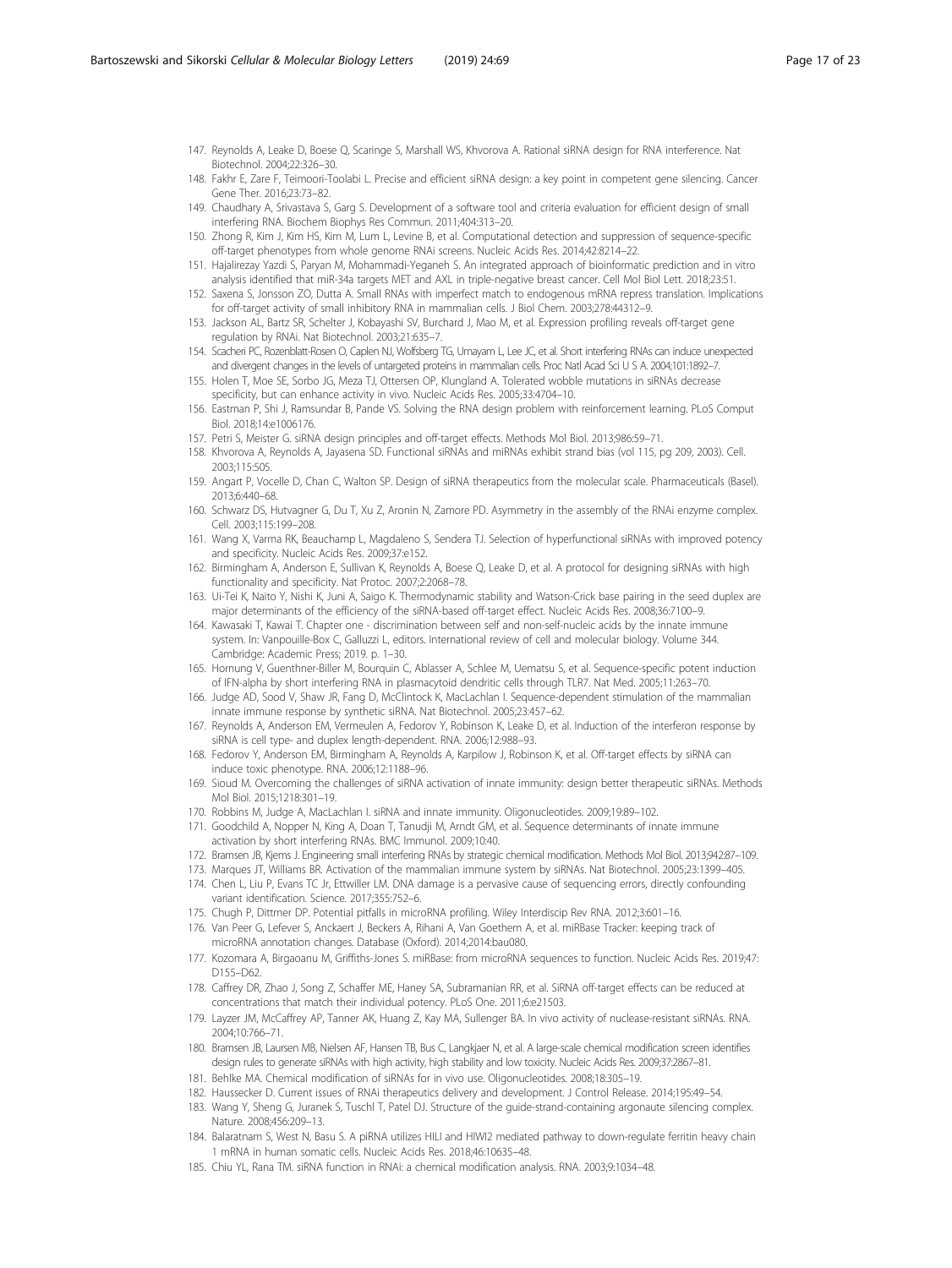- <span id="page-17-0"></span>186. Judge AD, Bola G, Lee AC, MacLachlan I. Design of noninflammatory synthetic siRNA mediating potent gene silencing in vivo. Mol Ther. 2006;13:494–505.
- 187. Cekaite L, Furset G, Hovig E, Sioud M. Gene expression analysis in blood cells in response to unmodified and 2'modified siRNAs reveals TLR-dependent and independent effects. J Mol Biol. 2007;365:90–108.
- 188. Hamm S, Latz E, Hangel D, Muller T, Yu P, Golenbock D, et al. Alternating 2′-O-ribose methylation is a universal approach for generating non-stimulatory siRNA by acting as TLR7 antagonist. Immunobiology. 2010;215:559–69.
- 189. Odadzic D, Bramsen JB, Smicius R, Bus C, Kjems J, Engels JW. Synthesis of 2′-O-modified adenosine building blocks and application for RNA interference. Bioorg Med Chem. 2008;16:518–29.
- 190. Amarzguioui M, Holen T, Babaie E, Prydz H. Tolerance for mutations and chemical modifications in a siRNA. Nucleic Acids Res. 2003;31:589–95.
- 191. Prakash TP, Allerson CR, Dande P, Vickers TA, Sioufi N, Jarres R, et al. Positional effect of chemical modifications on short interference RNA activity in mammalian cells. J Med Chem. 2005;48:4247–53.
- 192. Veedu RN, Wengel J. Locked nucleic acids: promising nucleic acid analogs for therapeutic applications. Chem Biodivers. 2010;7:536–42.
- 193. Elmen J, Thonberg H, Ljungberg K, Frieden M, Westergaard M, Xu Y, et al. Locked nucleic acid (LNA) mediated improvements in siRNA stability and functionality. Nucleic Acids Res. 2005;33:439–47.
- 194. Grunweller A, Wyszko E, Bieber B, Jahnel R, Erdmann VA, Kurreck J. Comparison of different antisense strategies in mammalian cells using locked nucleic acids, 2′-O-methyl RNA, phosphorothioates and small interfering RNA. Nucleic Acids Res. 2003;31:3185–93.
- 195. Laursen MB, Pakula MM, Gao S, Fluiter K, Mook OR, Baas F, et al. Utilization of unlocked nucleic acid (UNA) to enhance siRNA performance in vitro and in vivo. Mol BioSyst. 2010;6:862–70.
- 196. Vaish N, Chen F, Seth S, Fosnaugh K, Liu Y, Adami R, et al. Improved specificity of gene silencing by siRNAs containing unlocked nucleobase analogs. Nucleic Acids Res. 2011;39:1823–32.
- 197. Campbell JM, Bacon TA, Wickstrom E. Oligodeoxynucleoside phosphorothioate stability in subcellular extracts, culture media, sera and cerebrospinal fluid. J Biochem Biophys Methods. 1990;20:259–67.
- 198. Eckstein F. Phosphorothioates, essential components of therapeutic oligonucleotides. Nucleic Acid Ther. 2014;24:374–87.
- 199. Braasch DA, Paroo Z, Constantinescu A, Ren G, Oz OK, Mason RP, et al. Biodistribution of phosphodiester and phosphorothioate siRNA. Bioorg Med Chem Lett. 2004;14:1139–43.
- 200. Schwarz DS, Tomari Y, Zamore PD. The RNA-induced silencing complex is a Mg2+−dependent endonuclease. Curr Biol. 2004;14:787–91.
- 201. Choung S, Kim YJ, Kim S, Park HO, Choi YC. Chemical modification of siRNAs to improve serum stability without loss of efficacy. Biochem Biophys Res Commun. 2006;342:919–27.
- 202. Shmushkovich T, Monopoli KR, Homsy D, Leyfer D, Betancur-Boissel M, Khvorova A, et al. Functional features defining the efficacy of cholesterol-conjugated, self-deliverable, chemically modified siRNAs. Nucleic Acids Res. 2018;46:10905–16.
- 203. Ligtenberg MA. Pico de Coana Y, Shmushkovich T, Yoshimoto Y, Truxova I, Yang Y, et al. self-delivering RNAi targeting PD-1 improves tumor-specific T cell functionality for adoptive cell therapy of malignant melanoma. Mol Ther. 2018;26: 1482–93.
- 204. Meade BR, Gogoi K, Hamil AS, Palm-Apergi C, van den Berg A, Hagopian JC, et al. Efficient delivery of RNAi prodrugs containing reversible charge-neutralizing phosphotriester backbone modifications. Nat Biotechnol. 2014;32:1256–61.
- 205. Nielsen PE. Peptide nucleic acid (PNA) a structural DNA mimic. Prog Biophys Mol Biol. 1996;65:Sb103.
- 206. Nielsen PE, Egholm M, Buchardt O. Peptide nucleic acid (PNA). A DNA mimic with a peptide backbone. Bioconjug Chem. 1994;5:3–7.
- 207. Willoughby JLS, Chan A, Sehgal A, Butler JS, Nair JK, Racie T, et al. Evaluation of GalNAc-siRNA conjugate activity in preclinical animal models with reduced Asialoglycoprotein receptor expression. Mol Ther. 2018;26:105–14.
- 208. Nair JK, Attarwala H, Sehgal A, Wang Q, Aluri K, Zhang X, et al. Impact of enhanced metabolic stability on pharmacokinetics and pharmacodynamics of GalNAc-siRNA conjugates. Nucleic Acids Res. 2017;45:10969–77.
- 209. Yin H, Kanasty RL, Eltoukhy AA, Vegas AJ, Dorkin JR, Anderson DG. Non-viral vectors for gene-based therapy. Nat Rev Genet. 2014;15:541–55.
- 210. Dowdy SF. Overcoming cellular barriers for RNA therapeutics. Nat Biotechnol. 2017;35:222–9.
- 211. Chung KH, Hart CC, Al-Bassam S, Avery A, Taylor J, Patel PD, et al. Polycistronic RNA polymerase II expression vectors for RNA interference based on BIC/miR-155. Nucleic Acids Res. 2006;34:e53.
- 212. Xia XG, Zhou H, Xu Z. Multiple shRNAs expressed by an inducible pol II promoter can knock down the expression of multiple target genes. Biotechniques. 2006;41:64–8.
- 213. Sun D, Melegari M, Sridhar S, Rogler CE, Zhu L. Multi-miRNA hairpin method that improves gene knockdown efficiency and provides linked multi-gene knockdown. Biotechniques. 2006;41:59–63.
- 214. Sui G, Soohoo C, Affar el B, Gay F, Shi Y, Forrester WC. A DNA vector-based RNAi technology to suppress gene expression in mammalian cells. Proc Natl Acad Sci U S A. 2002;99:5515–20.
- 215. Gupta S, Schoer RA, Egan JE, Hannon GJ, Mittal V. Inducible, reversible, and stable RNA interference in mammalian cells. Proc Natl Acad Sci U S A. 2004;101:1927–32.
- 216. Brummelkamp TR, Bernards R, Agami R. A system for stable expression of short interfering RNAs in mammalian cells. Science. 2002;296:550–3.
- 217. Couto LB, High KA. Viral vector-mediated RNA interference. Curr Opin Pharmacol. 2010;10:534–42.
- 218. Brandt MR, Kirste AG, Pozzuto T, Schubert S, Kandolf R, Fechner H, et al. Adenovirus vector-mediated RNA interference for the inhibition of human parvovirus B19 replication. Virus Res. 2013;176:155–60.
- 219. Aagaard L, Rossi JJ. RNAi therapeutics: principles, prospects and challenges. Adv Drug Deliv Rev. 2007;59:75–86.
- 220. Paddison PJ, Caudy AA, Bernstein E, Hannon GJ, Conklin DS. Short hairpin RNAs (shRNAs) induce sequence-specific silencing in mammalian cells. Genes Dev. 2002;16:948–58.
- 221. Ehlert EM, Eggers R, Niclou SP, Verhaagen J. Cellular toxicity following application of adeno-associated viral vectormediated RNA interference in the nervous system. BMC Neurosci. 2010;11:20.
- 222. Davidson BL, McCray PB Jr. Current prospects for RNA interference-based therapies. Nat Rev Genet. 2011;12:329–40.
- 223. Carlin CR. New Insights to Adenovirus-Directed Innate Immunity in Respiratory Epithelial Cells. Microorganisms. 2019;7(8):216.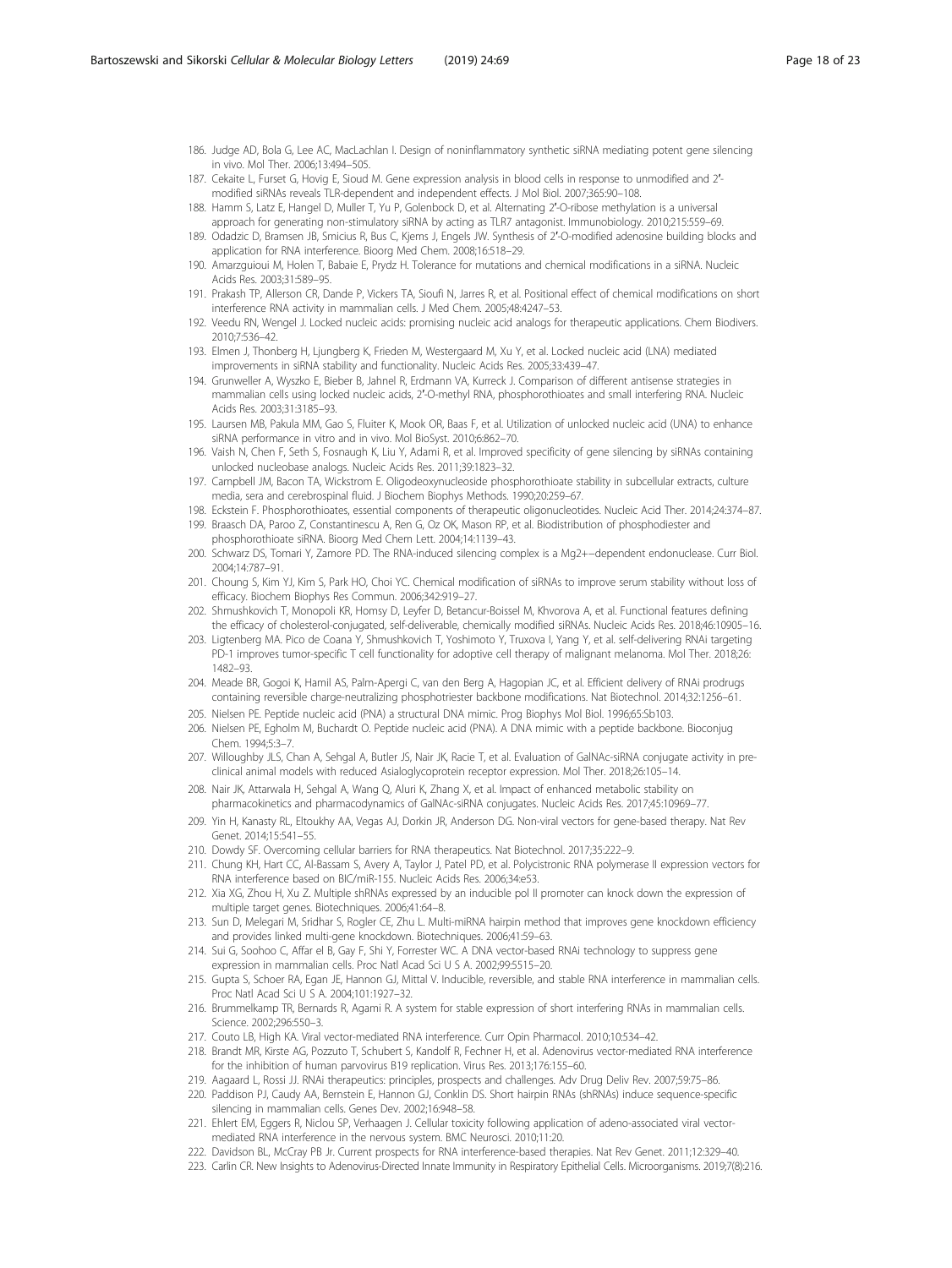- <span id="page-18-0"></span>224. Hendrickx R, Stichling N, Koelen J, Kuryk L, Lipiec A, Greber UF. Innate immunity to adenovirus. Hum Gene Ther. 2014; 25:265–84.
- 225. Baden LR, Liu J, Li H, Walsh S, Johnson J, Milner D, et al. A phase1 clinical trial to evaluate the safety, mucosal and innate immunity of adenovirus type 26 HIV-1 vaccine in healthy, HIV-1 uninfected adults. AIDS Res Hum Retrovir. 2011; 27:A124.
- 226. Baum C, Kustikova O, Modlich U, Li Z, Fehse B. Mutagenesis and oncogenesis by chromosomal insertion of gene transfer vectors. Hum Gene Ther. 2006;17:253–63.
- 227. Pauwels K, Gijsbers R, Toelen J, Schambach A, Willard-Gallo K, Verheust C, et al. State-of-the-art lentiviral vectors for research use: risk assessment and biosafety recommendations. Curr Gene Ther. 2009;9:459–74.
- 228. Seow Y, Wood MJ. Biological gene delivery vehicles: beyond viral vectors. Mol Ther. 2009;17:767–77.
- 229. Polansky H, Schwab H. Latent viruses can cause disease by disrupting the competition for the limiting factor p300/CBP. Cell Mol Biol Lett. 2018;23:56.
- 230. Toporkiewicz M, Meissner J, Matusewicz L, Czogalla A, Sikorski AF. Toward a magic or imaginary bullet? Ligands for drug targeting to cancer cells: principles, hopes, and challenges. Int J Nanomedicine. 2015;10:1399–414.
- 231. Wyrozumska P, Meissner J, Toporkiewicz M, Szarawarska M, Kuliczkowski K, Ugorski M, et al. Liposome-coated lipoplexbased carrier for antisense oligonucleotides. Cancer Biol Ther. 2015;16:66–76.
- 232. Meissner JM, Toporkiewicz M, Czogalla A, Matusewicz L, Kuliczkowski K, Sikorski AF. Novel antisense therapeutics delivery systems: in vitro and in vivo studies of liposomes targeted with anti-CD20 antibody. J Control Release. 2015;220: 515–28.
- 233. Wyrozumska P, Stebelska K, Grzybek M, Sikorski AF. Synthetic vectors for genetic drug delivery. In: Mozafari MR, editor. Nanocarrier technologies: frontiers of nanotherapy. Dordrecht: Springer Netherlands; 2006. p. 139–74. [https://doi.org/10.](https://doi.org/10.1007/978-1-4020-5041-1_9) [1007/978-1-4020-5041-1\\_9](https://doi.org/10.1007/978-1-4020-5041-1_9).
- 234. Tseng YC, Mozumdar S, Huang L. Lipid-based systemic delivery of siRNA. Adv Drug Deliv Rev. 2009;61:721–31.
- 235. Cullis PR, Hope MJ. Lipid nanoparticle Systems for Enabling Gene Therapies. Mol Ther. 2017;25:1467–75.
- 236. Jayaraman M, Ansell SM, Mui BL, Tam YK, Chen J, Du X, et al. Maximizing the potency of siRNA lipid nanoparticles for hepatic gene silencing in vivo. Angew Chem Int Ed Eng. 2012;51:8529–33.
- 237. Neuberg P, Kichler A. Recent developments in nucleic acid delivery with polyethylenimines. Adv Genet. 2014;88:263–88. 238. Urban-Klein B, Werth S, Abuharbeid S, Czubayko F, Aigner A. RNAi-mediated gene-targeting through systemic
- application of polyethylenimine (PEI)-complexed siRNA in vivo. Gene Ther. 2005;12:461–6.
- 239. Somani S, Laskar P, Altwaijry N, Kewcharoenvong P, Irving C, Robb G, et al. PEGylation of polypropylenimine dendrimers: effects on cytotoxicity, DNA condensation, gene delivery and expression in cancer cells. Sci Rep. 2018;8:9410.
- 240. Peng L. Dendrimers as nanovectors for Rna delivery in gene therapy. Eur J Pharm Sci. 2013;50:E31.
- 241. Dufes C, Uchegbu IF, Schatzlein AG. Dendrimers in gene delivery. Adv Drug Deliv Rev. 2005;57:2177–202.
- 242. Shcharbin D, Shakhbazau A, Bryszewska M. Poly(amidoamine) dendrimer complexes as a platform for gene delivery. Expert Opin Drug Deliv. 2013;10:1687–98.
- 243. Liu X, Li G, Su Z, Jiang Z, Chen L, Wang J, et al. Poly(amido amine) is an ideal carrier of miR-7 for enhancing gene silencing effects on the EGFR pathway in U251 glioma cells. Oncol Rep. 2013;29:1387–94.
- 244. Shah V, Taratula O, Garbuzenko OB, Taratula OR, Rodriguez-Rodriguez L, Minko T. Targeted nanomedicine for suppression of CD44 and simultaneous cell death induction in ovarian cancer: an optimal delivery of siRNA and anticancer drug. Clin Cancer Res. 2013;19:6193–204.
- 245. Siu KS, Chen D, Zheng X, Zhang X, Johnston N, Liu Y, et al. Non-covalently functionalized single-walled carbon nanotube for topical siRNA delivery into melanoma. Biomaterials. 2014;35:3435–42.
- 246. Chien C-S, Chiou S-H. Abstract 3321: Cationic polyurethanes-short branch PEI-mediated delivery of Mir145 inhibited epithelial-mesenchymal transdifferentiation and cancer stem-like properties and in lung adenocarcinoma. Cancer Res. 2012;72:3321.
- 247. Davis ME, Brewster ME. Cyclodextrin-based pharmaceutics: past, present and future. Nat Rev Drug Discov. 2004;3:1023–35.
- 248. Bartlett DW, Davis ME. Impact of tumor-specific targeting and dosing schedule on tumor growth inhibition after intravenous administration of siRNA-containing nanoparticles. Biotechnol Bioeng. 2008;99:975–85.
- 249. Videira M, Arranja A, Rafael D, Gaspar R. Preclinical development of siRNA therapeutics: towards the match between fundamental science and engineered systems. Nanomedicine. 2014;10:689–702.
- 250. Bitar A, Ahmad NM, Fessi H, Elaissari A. Silica-based nanoparticles for biomedical applications. Drug Discov Today. 2012; 17:1147–54.
- 251. Chen Y, Wang X, Liu T, Zhang DS, Wang Y, Gu H, et al. Highly effective antiangiogenesis via magnetic mesoporous silica-based siRNA vehicle targeting the VEGF gene for orthotopic ovarian cancer therapy. Int J Nanomedicine. 2015;10: 2579–94.
- 252. Chen Y, Gu H, Zhang DS, Li F, Liu T, Xia W. Highly effective inhibition of lung cancer growth and metastasis by systemic delivery of siRNA via multimodal mesoporous silica-based nanocarrier. Biomaterials. 2014;35:10058–69.
- 253. Kumar P, Ban HS, Kim SS, Wu H, Pearson T, Greiner DL, et al. T cell-specific siRNA delivery suppresses HIV-1 infection in humanized mice. Cell. 2008;134:577–86.
- 254. Peer D, Zhu P, Carman CV, Lieberman J, Shimaoka M. Selective gene silencing in activated leukocytes by targeting siRNAs to the integrin lymphocyte function-associated antigen-1. Proc Natl Acad Sci U S A. 2007;104:4095–100.
- 255. Serrano-Sevilla I, Artiga Á, Mitchell SG, De Matteis L, de la Fuente JM. Natural polysaccharides for siRNA delivery: Nanocarriers based on chitosan, hyaluronic acid, and their derivatives. Molecules. 2019;24(14):2570.
- 256. Deng X, Cao M, Zhang J, Hu K, Yin Z, Zhou Z, et al. Hyaluronic acid-chitosan nanoparticles for co-delivery of MiR-34a and doxorubicin in therapy against triple negative breast cancer. Biomaterials. 2014;35:4333–44.
- 257. Kawakami E, Kawai N, Kinouchi N, Mori H, Ohsawa Y, Ishimaru N, et al. Local applications of myostatin-siRNA with atelocollagen increase skeletal muscle mass and recovery of muscle function. PLoS One. 2013;8:e64719.
- 258. Yhee JY, Song S, Lee SJ, Park SG, Kim KS, Kim MG, et al. Cancer-targeted MDR-1 siRNA delivery using self-cross-linked glycol chitosan nanoparticles to overcome drug resistance. J Control Release. 2015;198:1–9.
- 259. Schafer J, Hobel S, Bakowsky U, Aigner A. Liposome-polyethylenimine complexes for enhanced DNA and siRNA delivery. Biomaterials. 2010;31:6892–900.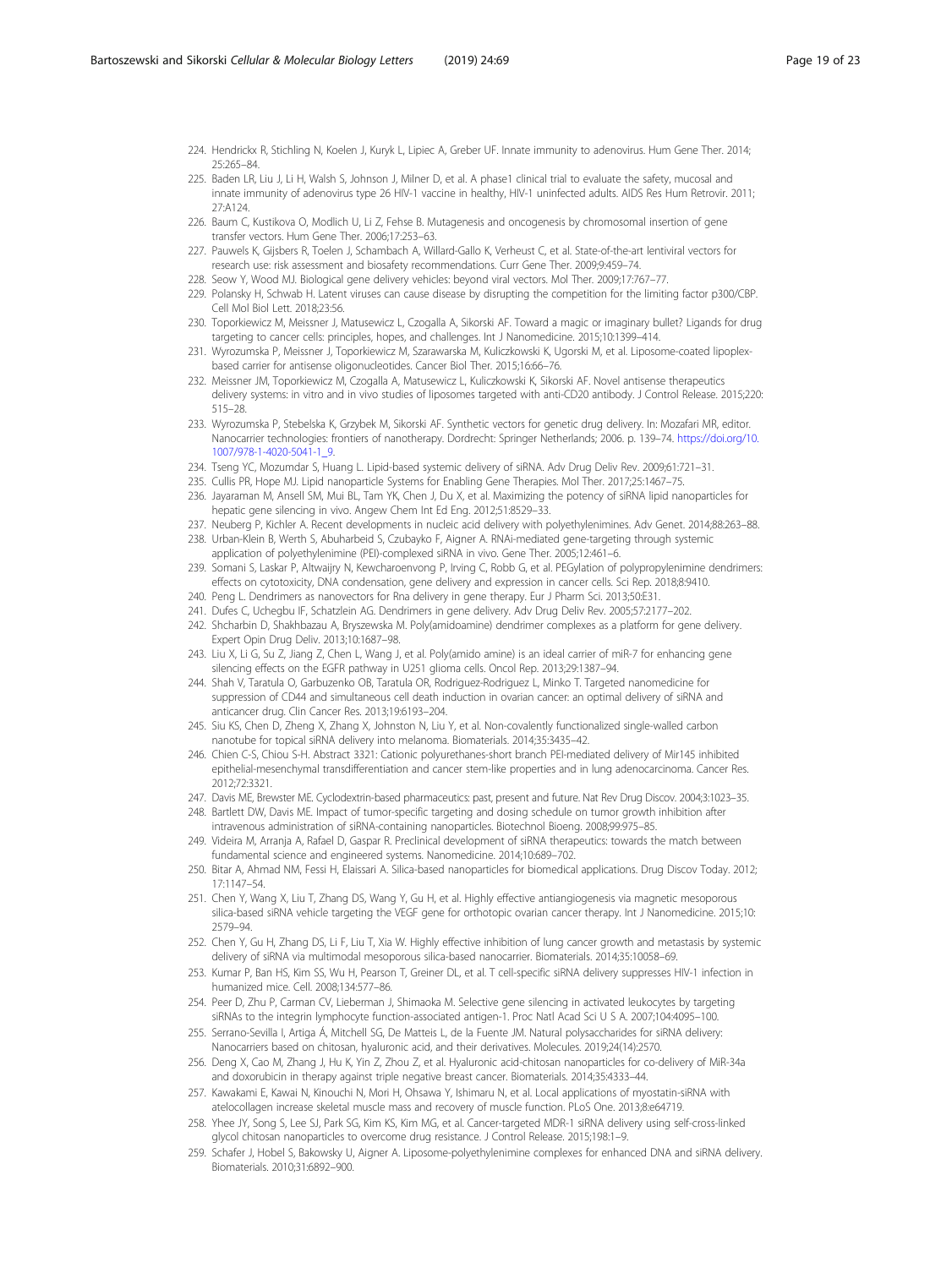- <span id="page-19-0"></span>260. Jang YL, Yun UJ, Lee MS, Kim MG, Son S, Lee K, et al. Cell-penetrating peptide mimicking polymer-based combined delivery of paclitaxel and siRNA for enhanced tumor growth suppression. Int J Pharm. 2012;434:488–93.
- 261. Alshamsan A, Hamdy S, Samuel J, El-Kadi AO, Lavasanifar A, Uludag H. The induction of tumor apoptosis in B16 melanoma following STAT3 siRNA delivery with a lipid-substituted polyethylenimine. Biomaterials. 2010;31:1420–8.
- 262. Soucek L, Whitfield JR, Sodir NM, Masso-Valles D, Serrano E, Karnezis AN, et al. Inhibition of Myc family proteins eradicates KRas-driven lung cancer in mice. Genes Dev. 2013;27:504–13.
- 263. Sood P, Krek A, Zavolan M, Macino G, Rajewsky N. Cell-type-specific signatures of microRNAs on target mRNA expression. Proc Natl Acad Sci U S A. 2006;103:2746–51.
- 264. Nowakowski TJ, Rani N, Golkaram M, Zhou HR, Alvarado B, Huch K, et al. Regulation of cell-type-specific transcriptomes by microRNA networks during human brain development. Nat Neurosci. 2018;21:1784–92.
- 265. Song E, Zhu P, Lee SK, Chowdhury D, Kussman S, Dykxhoorn DM, et al. Antibody mediated in vivo delivery of small interfering RNAs via cell-surface receptors. Nat Biotechnol. 2005;23:709–17.
- 266. McNamara JO 2nd, Andrechek ER, Wang Y, Viles KD, Rempel RE, Gilboa E, et al. Cell type-specific delivery of siRNAs with aptamer-siRNA chimeras. Nat Biotechnol. 2006;24:1005–15.
- 267. Soutschek J, Akinc A, Bramlage B, Charisse K, Constien R, Donoghue M, et al. Therapeutic silencing of an endogenous gene by systemic administration of modified siRNAs. Nature. 2004;432:173–8.
- 268. Zhou JH, Rossi J. Aptamers as targeted therapeutics: current potential and challenges. Nat Rev Drug Discov. 2017;16: 181–202.
- 269. Cuellar TL, Barnes D, Nelson C, Tanguay J, Yu SF, Wen X, et al. Systematic evaluation of antibody-mediated siRNA delivery using an industrial platform of THIOMAB-siRNA conjugates. Nucleic Acids Res. 2015;43:1189–203.
- 270. Kim SW, Kim NY, Choi YB, Park SH, Yang JM, Shin S. RNA interference in vitro and in vivo using an arginine peptide/ siRNA complex system. J Control Release. 2010;143:335–43.
- 271. Behlke MA. Progress towards in vivo use of siRNAs. Mol Ther. 2006;13:644–70.
- 272. Xu C, Haque F, Jasinski DL, Binzel DW, Shu D, Guo P. Favorable biodistribution, specific targeting and conditional endosomal escape of RNA nanoparticles in cancer therapy. Cancer Lett. 2018;414:57–70.
- 273. Yang X, Fan B, Gao W, Li L, Li T, Sun J, et al. Enhanced endosomal escape by photothermal activation for improved small interfering RNA delivery and antitumor effect. Int J Nanomedicine. 2018;13:4333–44.
- 274. Durak-Kozica M, Baster Z, Kubat K, Stepien E. 3D visualization of extracellular vesicle uptake by endothelial cells. Cell Mol Biol Lett. 2018;23:57.
- 275. Dowdy SF, Levy M. RNA therapeutics (almost) comes of age: targeting, delivery and endosomal escape. Nucleic Acid Ther. 2018;28:107–8.
- 276. Smith SA, Selby LI, Johnston APR, Such GK. The endosomal escape of nanoparticles: toward more efficient cellular delivery. Bioconjug Chem. 2019;30:263–72.
- 277. Cupic KI, Rennick JJ, Johnston AP, Such GK. Controlling endosomal escape using nanoparticle composition: current progress and future perspectives. Nanomedicine (London). 2019;14:215–23.
- 278. Ichimizu S, Watanabe H, Maeda H, Hamasaki K, Ikegami K, Chuang VTG, et al. Cell-penetrating mechanism of intracellular targeting albumin: contribution of macropinocytosis induction and endosomal escape. J Control Release. 2019;304:156–63.
- 279. Degors IMS, Wang C, Rehman ZU, Zuhorn IS. Carriers break barriers in drug delivery: endocytosis and endosomal escape of gene delivery vectors. Acc Chem Res. 2019;52:1750–60.
- 280. Stevens JL. Future of toxicology--mechanisms of toxicity and drug safety: where do we go from here? Chem Res Toxicol. 2006;19:1393–401.
- 281. Pentin J, Smith J. Drug calculations: are they safer with or without a calculator? Br J Nurs. 2006;15:778–81.
- 282. Smith DA, Schmid EF. Drug withdrawals and the lessons within. Curr Opin Drug Discov Devel. 2006;9:38–46.
- 283. Visconti JA, Smith MC. The economics of adverse drug reactions--case studies. Ann Pharmacother. 2006;40:529–36.
- 284. Li LC, Okino ST, Zhao H, Pookot D, Place RF, Urakami S, et al. Small dsRNAs induce transcriptional activation in human cells. Proc Natl Acad Sci U S A. 2006;103:17337–42.
- 285. Setten RL, Lightfoot HL, Habib NA, Rossi JJ. Development of MTL-CEBPA: small activating RNA drug for hepatocellular carcinoma. Curr Pharm Biotechnol. 2018;19:611–21.
- 286. Sethupathy P, Collins FS. MicroRNA target site polymorphisms and human disease. Trends Genet. 2008;24:489–97. 287. Bartoszewski R, Kroliczewski J, Piotrowski A, Jasiecka AJ, Bartoszewska S, Vecchio-Pagan B, et al. Codon bias and the
- folding dynamics of the cystic fibrosis transmembrane conductance regulator. Cell Mol Biol Lett. 2016;21:23. 288. Wu J, Jiang R. Prediction of deleterious nonsynonymous single-nucleotide polymorphism for human diseases. Sci World
- J. 2013;2013:675851. 289. Shastry BS. SNPs in disease gene mapping, medicinal drug development and evolution. J Hum Genet. 2007;52:871–80.
- 290. Brinster R, Scherer D, Lorenzo BJ. Optimal selection of genetic variants for adjustment of population stratification in European association studies. Brief Bioinform. 2019. <https://doi.org/10.1093/bib/bbz023>.
- 291. Hellwege JN, Keaton JM, Giri A, Gao X, Velez Edwards DR, Edwards TL. Population stratification in genetic association studies. Curr Protoc Hum Genet. 2017;95:1.22.1–1.22.23.
- 292. Lacour A, Schuller V, Drichel D, Herold C, Jessen F, Leber M, et al. Novel genetic matching methods for handling population stratification in genome-wide association studies. BMC Bioinformatics. 2015;16:84.
- 293. Guan W, Liang L, Boehnke M, Abecasis GR. Genotype-based matching to correct for population stratification in largescale case-control genetic association studies. Genet Epidemiol. 2009;33:508–17.
- 294. Tebbutt SJ, He JQ, Burkett KM, Ruan J, Opushnyev IV, Tripp BW, et al. Microarray genotyping resource to determine population stratification in genetic association studies of complex disease. Biotechniques. 2004;37:977–85.
- 295. Pushparaj PN, Aarthi JJ, Manikandan J, Kumar SD. siRNA, miRNA, and shRNA: in vivo applications. J Dent Res. 2008;87:992–1003.
- 296. Zhu J, Chen G, Zhu S, Li S, Wen Z, Bin L, et al. Identification of tissue-specific protein-coding and noncoding transcripts across 14 human tissues using RNA-seq. Sci Rep. 2016;6:28400.
- 297. Ludwig N, Leidinger P, Becker K, Backes C, Fehlmann T, Pallasch C, et al. Distribution of miRNA expression across human tissues. Nucleic Acids Res. 2016;44:3865–77.
- 298. Kwekel JC, Vijay V, Desai VG, Moland CL, Fuscoe JC. Age and sex differences in kidney microRNA expression during the life span of F344 rats. Biol Sex Differ. 2015;6:1.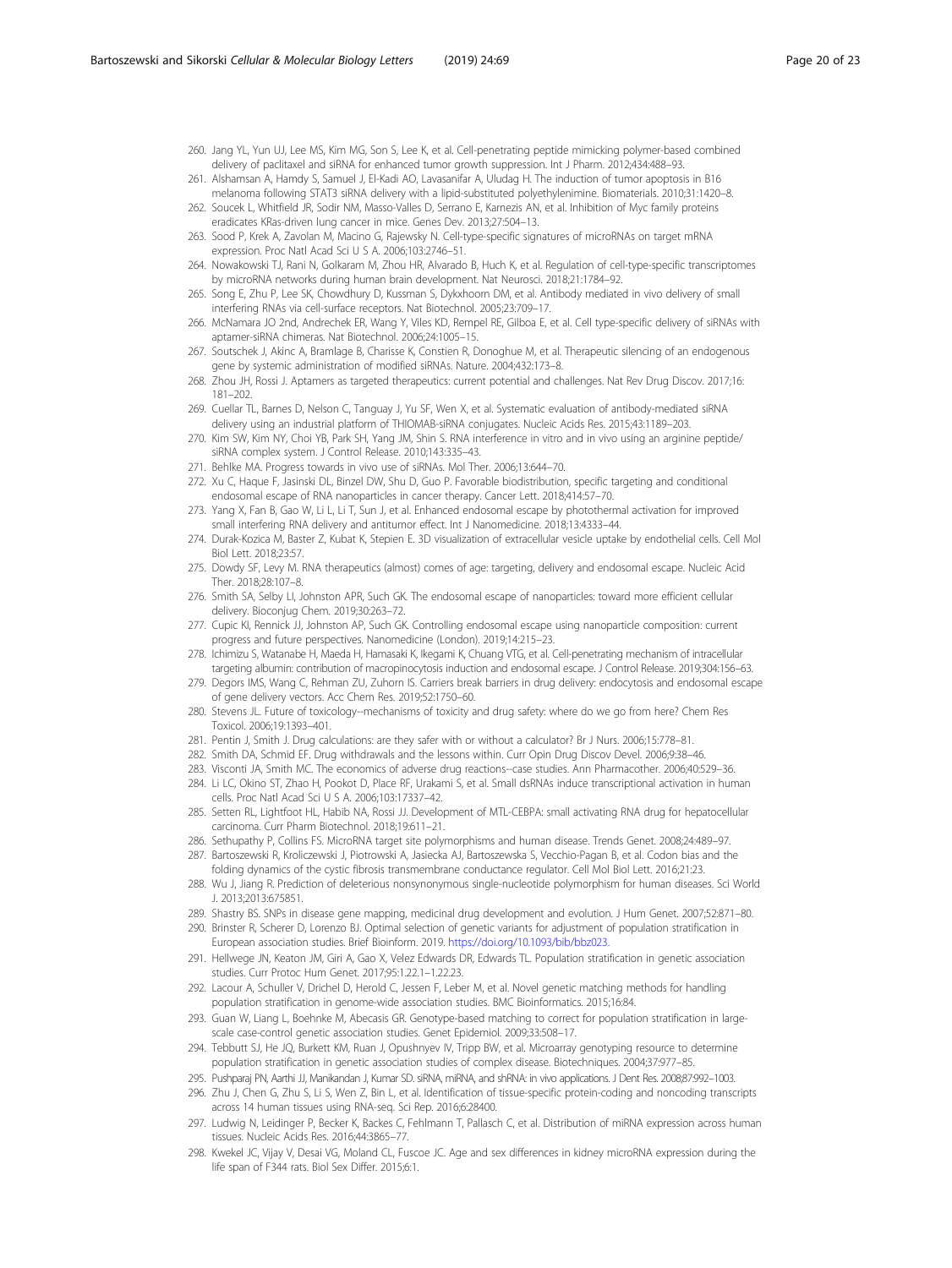- <span id="page-20-0"></span>299. Shu Y, Zhang H, Cai Q, Tang D, Wang G, Liu T, et al. Integrated mRNA and miRNA expression profile analyses reveal the potential roles of sex-biased miRNA-mRNA pairs in gonad tissues of the Chinese concave-eared torrent frog (Odorrana tormota). J Exp Zool B Mol Dev Evol. 2019;332:69–80.
- 300. Guo L, Zhang Q, Ma X, Wang J, Liang T. miRNA and mRNA expression analysis reveals potential sex-biased miRNA expression. Sci Rep. 2017;7:39812.
- 301. Shapiro E, Biezuner T, Linnarsson S. Single-cell sequencing-based technologies will revolutionize whole-organism science. Nat Rev Genet. 2013;14:618–30.
- 302. Venema WTU, Voskuil MD, Vila AV, Graham DB, Weersma RK, Festen EA. Single cell Rna sequencing of T cells in crohn's disease identifies tissue specific drug targets. Gastroenterology. 2018;154:S189.
- 303. Schmidt F, Efferth T. Tumor heterogeneity, single-cell sequencing, and drug resistance. Pharmaceuticals (Basel). 2016; 9(2):33. <https://doi.org/10.3390/ph9020033>.
- 304. Wu H, Wang C, Wu S. Single-cell sequencing for drug discovery and drug development. Curr Top Med Chem. 2017;17:1769–77. 305. Esau C, Davis S, Murray SF, Yu XX, Pandey SK, Pear M, et al. miR-122 regulation of lipid metabolism revealed by in vivo antisense targeting. Cell Metab. 2006;3:87–98.
- 306. Cai Y, Yu X, Hu S, Yu J. A brief review on the mechanisms of miRNA regulation. Genomics Proteomics Bioinformatics. 2009;7:147–54.
- 307. Listowski MA, Heger E, Boguslawska DM, Machnicka B, Kuliczkowski K, Leluk J, et al. microRNAs: fine tuning of erythropoiesis. Cell Mol Biol Lett. 2013;18:34–46.
- 308. Zhang WW, Sun XF, Tong HL, Wang YH, Li SF, Yan YQ, et al. Effect of differentiation on microRNA expression in bovine skeletal muscle satellite cells by deep sequencing. Cell Mol Biol Lett. 2016;21:8.
- 309. Alvarez-Garcia I, Miska EA. MicroRNA functions in animal development and human disease. Development. 2005;132: 4653–62.
- 310. Wang X, Jin H, Jiang S, Xu Y. MicroRNA-495 inhibits the high glucose-induced inflammation, differentiation and
- extracellular matrix accumulation of cardiac fibroblasts through downregulation of NOD1. Cell Mol Biol Lett. 2018;23:23. 311. Wang Y, Zou X, Guo Y, Wang L, Liu Y, Zeng Q, et al. Mechanical strain affects some Microrna profiles in pre-Oeteoblasts. Cell Mol Biol Lett. 2015;20:586–96.
- 312. Hayes J, Peruzzi PP, Lawler S. MicroRNAs in cancer: biomarkers, functions and therapy. Trends Mol Med. 2014;20:460–9.
- 313. Ardekani AM, Naeini MM. The role of MicroRNAs in human diseases. Avicenna J Med Biotechnol. 2010;2:161–79.
- 314. Li Y, Kowdley KV. MicroRNAs in common human diseases. Genomics Proteomics Bioinformatics. 2012;10:246–53.
- 315. Das J, Podder S, Ghosh TC. Insights into the miRNA regulations in human disease genes. BMC Genomics. 2014;15:1010.
- 316. Yang H, Wu D, Li H, Chen N, Shang Y. Downregulation of microRNA-448 inhibits IL-1beta-induced cartilage degradation in human chondrocytes via upregulation of matrilin-3. Cell Mol Biol Lett. 2018;23:7.
- 317. Chen Q, Li L, Tu Y, Zheng LL, Liu W, Zuo XY, et al. MiR-34a regulates apoptosis in liver cells by targeting the KLF4 gene. Cell Mol Biol Lett. 2014;19:52–64.
- 318. Vucicevic D, Schrewe H, Orom UA. Molecular mechanisms of long ncRNAs in neurological disorders. Front Genet. 2014;5:48.
- 319. Wang W, Kwon EJ, Tsai LH. MicroRNAs in learning, memory, and neurological diseases. Learn Mem. 2012;19:359–68.
- 320. Luck ME, Muljo SA, Collins CB. Prospects for therapeutic targeting of MicroRNAs in human immunological diseases. J Immunol. 2015;194:5047–52.
- 321. Peng Y, Croce CM. The role of MicroRNAs in human cancer. Signal Transduct Target Ther. 2016;1:15004.
- 322. Esquela-Kerscher A, Slack FJ. Oncomirs microRNAs with a role in cancer. Nat Rev Cancer. 2006;6:259–69.
- 323. Sun J, Yan J, Yuan X, Yang R, Dan T, Wang X, et al. A computationally constructed ceRNA interaction network based on a comparison of the SHEE and SHEEC cell lines. Cell Mol Biol Lett. 2016;21:21.
- 324. Patel M, Antala B, Shrivastava N. In silico screening of alleged miRNAs associated with cell competition: an emerging cellular event in cancer. Cell Mol Biol Lett. 2015;20:798–815.
- 325. Fomeshi MR, Ebrahimi M, Mowla SJ, Khosravani P, Firouzi J, Khayatzadeh H. Evaluation of the expressions pattern of miR-10b, 21, 200c, 373 and 520c to find the correlation between epithelial-to-mesenchymal transition and melanoma stem cell potential in isolated cancer stem cells. Cell Mol Biol Lett. 2015;20:448–65.
- 326. Liu Y, Wang J. Therapeutic potentials of noncoding RNAs: targeted delivery of ncRNAs in Cancer cells. Adv Exp Med Biol. 2016;927:429–58.
- 327. de Almeida RA, Fraczek MG, Parker S, Delneri D, O'Keefe RT. Non-coding RNAs and disease: the classical ncRNAs make a comeback. Biochem Soc Trans. 2016;44:1073–8.
- 328. Gong R, Lv X, Liu F. MiRNA-17 encoded by the miR-17-92 cluster increases the potential for steatosis in hepatoma cells by targeting CYP7A1. Cell Mol Biol Lett. 2018;23:16.
- 329. Kong R, Ma Y, Feng J, Li S, Zhang W, Jiang J, et al. The crucial role of miR-126 on suppressing progression of esophageal cancer by targeting VEGF-A. Cell Mol Biol Lett. 2016;21:3.
- 330. Viallard C, Larrivee B. Tumor angiogenesis and vascular normalization: alternative therapeutic targets. Angiogenesis. 2017;20:409–26.
- 331. van Beijnum JR, Giovannetti E, Poel D, Nowak-Sliwinska P, Griffioen AW. miRNAs: micro-managers of anticancer combination therapies. Angiogenesis. 2017;20:269–85.
- 332. Arabzadeh S, Hossein G, Salehi-Dulabi Z, Zarnani AH. WNT5A-ROR2 is induced by inflammatory mediators and is involved in the migration of human ovarian cancer cell line SKOV-3. Cell Mol Biol Lett. 2016;21:9.
- 333. Wang H, Wu Q, Zhang Y, Zhang HN, Wang YB, Wang W. TGF-beta1-induced epithelial-mesenchymal transition in lung cancer cells involves upregulation of miR-9 and downregulation of its target, E-cadherin. Cell Mol Biol Lett. 2017;22:22.
- 334. Zeng M, Zhu L, Li L, Kang C. miR-378 suppresses the proliferation, migration and invasion of colon cancer cells by inhibiting SDAD1. Cell Mol Biol Lett. 2017;22:12.
- 335. Liu H, Zhang N, Tian D. MiR-30b is involved in methylglyoxal-induced epithelial-mesenchymal transition of peritoneal mesothelial cells in rats. Cell Mol Biol Lett. 2014;19:315–29.
- 336. Nicolas FE. Role of ncRNAs in development, diagnosis and treatment of human Cancer. Recent Pat Anticancer Drug Discov. 2017;12:128–35.
- 337. Ivan M, Harris AL, Martelli F, Kulshreshtha R. Hypoxia response and microRNAs: no longer two separate worlds. J Cell Mol Med. 2008;12:1426–31.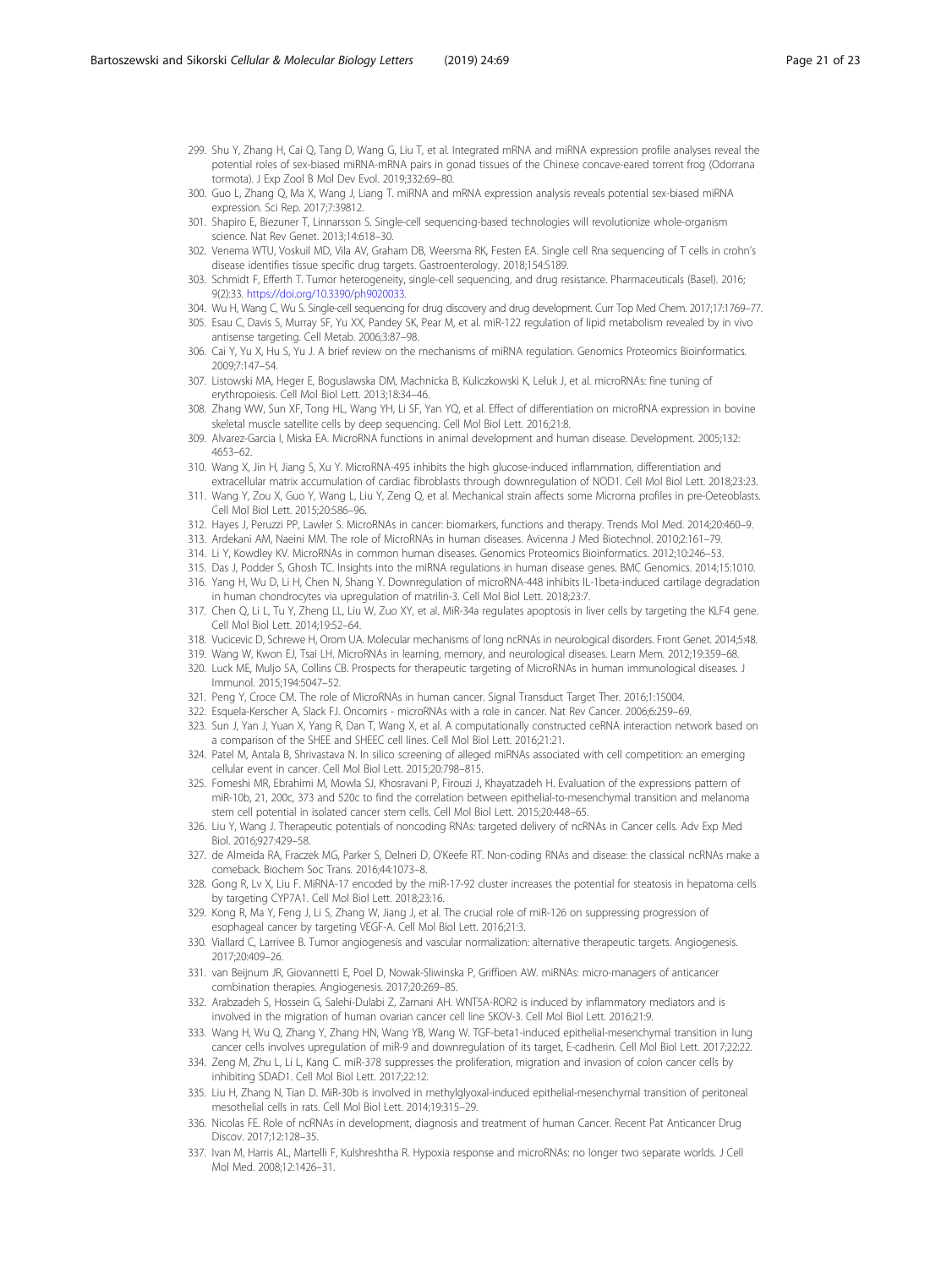- <span id="page-21-0"></span>338. Ali N, Mah N, McLoughlin P, Costello CM. Identification of a hypoxia-responsive MicroRNA signature in lung endothelial cells. Ir J Med Sci. 2012;181:S414.
- 339. Kulshreshtha R, Ferracin M, Wojcik SE, Garzon R, Alder H, Agosto-Perez FJ, et al. A microRNA signature of hypoxia. Mol Cell Biol. 2007;27:1859–67.
- 340. Bandara V, Michael MZ, Gleadle JM. Hypoxia represses microRNA biogenesis proteins in breast cancer cells. BMC Cancer. 2014;14:533.
- 341. Janaszak-Jasiecka A, Bartoszewska S, Kochan K, Piotrowski A, Kalinowski L, Kamysz W, et al. miR-429 regulates the transition between Hypoxia-Inducible Factor (HIF)1A and HIF3A expression in human endothelial cells. Sci Rep. 2016;6:22775.
- 342. Zhang Y, Zhang W, Zha C, Liu Y. Platelets activated by the anti-beta2GPI/beta2GPI complex release microRNAs to inhibit migration and tube formation of human umbilical vein endothelial cells. Cell Mol Biol Lett. 2018;23:24.
- 343. Hassan G, Bahjat M, Kasem I, Soukkarieh C, Aljamali M. Platelet lysate induces chondrogenic differentiation of umbilical cord-derived mesenchymal stem cells. Cell Mol Biol Lett. 2018;23:11.
- 344. Chamorro-Jorganes A, Araldi E, Suarez Y. MicroRNAs as pharmacological targets in endothelial cell function and dysfunction. Pharmacol Res. 2013;75:15–27.
- 345. Njock MS, Fish JE. Endothelial miRNAs as cellular messengers in Cardiometabolic diseases. Trends Endocrinol Metab. 2017;28:237–46.
- 346. Kulshreshtha R, Davuluri RV, Calin GA, Ivan M. A microRNA component of the hypoxic response. Cell Death Differ. 2008; 15:667–71.
- 347. Crosby ME, Devlin CM, Glazer PM, Calin GA, Ivan M. Emerging roles of microRNAs in the molecular responses to hypoxia. Curr Pharm Des. 2009;15:3861–6.
- 348. Chen Y, Zhang L, Liu WX, Wang K. VEGF and SEMA4D have synergistic effects on the promotion of angiogenesis in epithelial ovarian cancer. Cell Mol Biol Lett. 2018;23:2.
- 349. Feng W, Xue T, Huang S, Shi Q, Tang C, Cui G, et al. HIF-1alpha promotes the migration and invasion of hepatocellular carcinoma cells via the IL-8-NF-kappaB axis. Cell Mol Biol Lett. 2018;23:26.
- 350. Liyanage KIP, Ganegoda GU. Therapeutic approaches and role of ncRNAs in cardiovascular disorders and insulin resistance. Biomed Res Int. 2017;2017:4078346.
- 351. Thum T. MicroRNAs in cardiovascular disease from disease mechanisms to therapeutic approaches. Vasc Pharmacol. 2012;56:329–30.
- 352. Siasos G, Tousoulis D, Tourikis P, Mazaris S, Zakynthinos G, Oikonomou E, et al. MicroRNAs in cardiovascular therapeutics. Curr Top Med Chem. 2013;13:1605–18.
- 353. Karapetsas A, Tokamani M, Kolettas E, Sandaltzopoulos R. Novel microRNAs as putative therapeutic targets in cardiovascular diseases. Curr Vasc Pharmacol. 2015;13:564–5.
- 354. Vogel B, Katus HA, Meder B. MicroRNAs as novel biomarkers in cardiovascular medicine. MicroRNAs as Novel Biomarkers in Cardiovascular Medicine. In: Keller A, Meese E, editors Nucleic Acids as Molecular Diagnostics. 2014. [https://doi.org/10.](https://doi.org/10.1002/9783527672165.ch02) [1002/9783527672165.ch02](https://doi.org/10.1002/9783527672165.ch02).
- 355. Papageorgiou N, Tslamandris S, Giolis A, Tousoulis D. MicroRNAs in cardiovascular disease: perspectives and reality. Cardiol Rev. 2016;24:110–8.
- 356. Tian ZQ, Jiang H, Lu ZB. MiR-320 regulates cardiomyocyte apoptosis induced by ischemia-reperfusion injury by targeting AKIP1. Cell Mol Biol Lett. 2018;23:41.
- 357. Li Y, Yang C, Zhang L, Yang P. MicroRNA-210 induces endothelial cell apoptosis by directly targeting PDK1 in the setting of atherosclerosis. Cell Mol Biol Lett. 2017;22:3.
- 358. Zou Y, Kong M. Tetrahydroxy stilbene glucoside alleviates palmitic acid-induced inflammation and apoptosis in cardiomyocytes by regulating miR-129-3p/Smad3 signaling. Cell Mol Biol Lett. 2019;24:5.
- 359. Zhang Z, Han Y, Sun G, Liu X, Jia X, Yu X. MicroRNA-325-3p inhibits cell proliferation and induces apoptosis in hepatitis B virus-related hepatocellular carcinoma by down-regulation of aquaporin 5. Cell Mol Biol Lett. 2019;24:13.
- 360. Pickard MR, Williams GT. Targeting long non-coding RNAs (lncRNAs) with oligonucleotides in cancer therapy. Transl Cancer Res. 2016;5:S926–S7.
- 361. Engreitz JM, Haines JE, Perez EM, Munson G, Chen J, Kane M, et al. Local regulation of gene expression by lncRNA promoters, transcription and splicing. Nature. 2016;539:452–5.
- 362. Wu Z, Liu X, Liu L, Deng H, Zhang J, Xu Q, et al. Regulation of lncRNA expression. Cell Mol Biol Lett. 2014;19:561–75.
- 363. Si Y, Yang Z, Ge Q, Yu L, Yao M, Sun X, et al. Long non-coding RNA Malat1 activated autophagy, hence promoting cell proliferation and inhibiting apoptosis by sponging miR-101 in colorectal cancer. Cell Mol Biol Lett. 2019;24:50.
- 364. Pei Y, Yao Q, Li Y, Zhang X, Xie B. microRNA-211 regulates cell proliferation, apoptosis and migration/invasion in human osteosarcoma via targeting EZRIN. Cell Mol Biol Lett. 2019;24:48.
- 365. Liu M, Gong C, Xu R, Chen Y, Wang X. MicroRNA-5195-3p enhances the chemosensitivity of triple-negative breast cancer to paclitaxel by downregulating EIF4A2. Cell Mol Biol Lett. 2019;24:47.
- 366. Chai L, Yang G. MiR-216a-5p targets TCTN1 to inhibit cell proliferation and induce apoptosis in esophageal squamous cell carcinoma. Cell Mol Biol Lett. 2019;24:46.
- 367. Deng H, Ouyang W, Zhang L, Xiao X, Huang Z, Zhu W. LncRNA GASL1 is downregulated in chronic heart failure and regulates cardiomyocyte apoptosis. Cell Mol Biol Lett. 2019;24:41.
- 368. Kong Q, Liang C, Jin Y, Pan Y, Tong D, Zhou J. The lncRNA MIR4435-2HG is upregulated in hepatocellular carcinoma and promotes cancer cell proliferation by upregulating miRNA-487a. Cell Mol Biol Lett. 2019;24:26.
- 369. Su H, Zou D, Sun Y, Dai Y. Hypoxia-associated circDENND2A promotes glioma aggressiveness by sponging miR-625-5p. Cell Mol Biol Lett. 2019;24:24.
- 370. Lu T, Wang Y, Chen D, Liu J, Jiao W. Potential clinical application of lncRNAs in non-small cell lung cancer. Onco Targets Ther. 2018;11:8045–52.
- 371. Kung JT, Colognori D, Lee JT. Long noncoding RNAs: past, present, and future. Genetics. 2013;193:651–69.
- 372. Fang Y, Fullwood MJ. Roles, functions, and mechanisms of long non-coding RNAs in Cancer. Genomics Proteomics Bioinformatics. 2016;14:42–54.
- 373. Qin D, Xu C. Study strategies for long non-coding RNAs and their roles in regulating gene expression. Cell Mol Biol Lett. 2015;20:323–49.